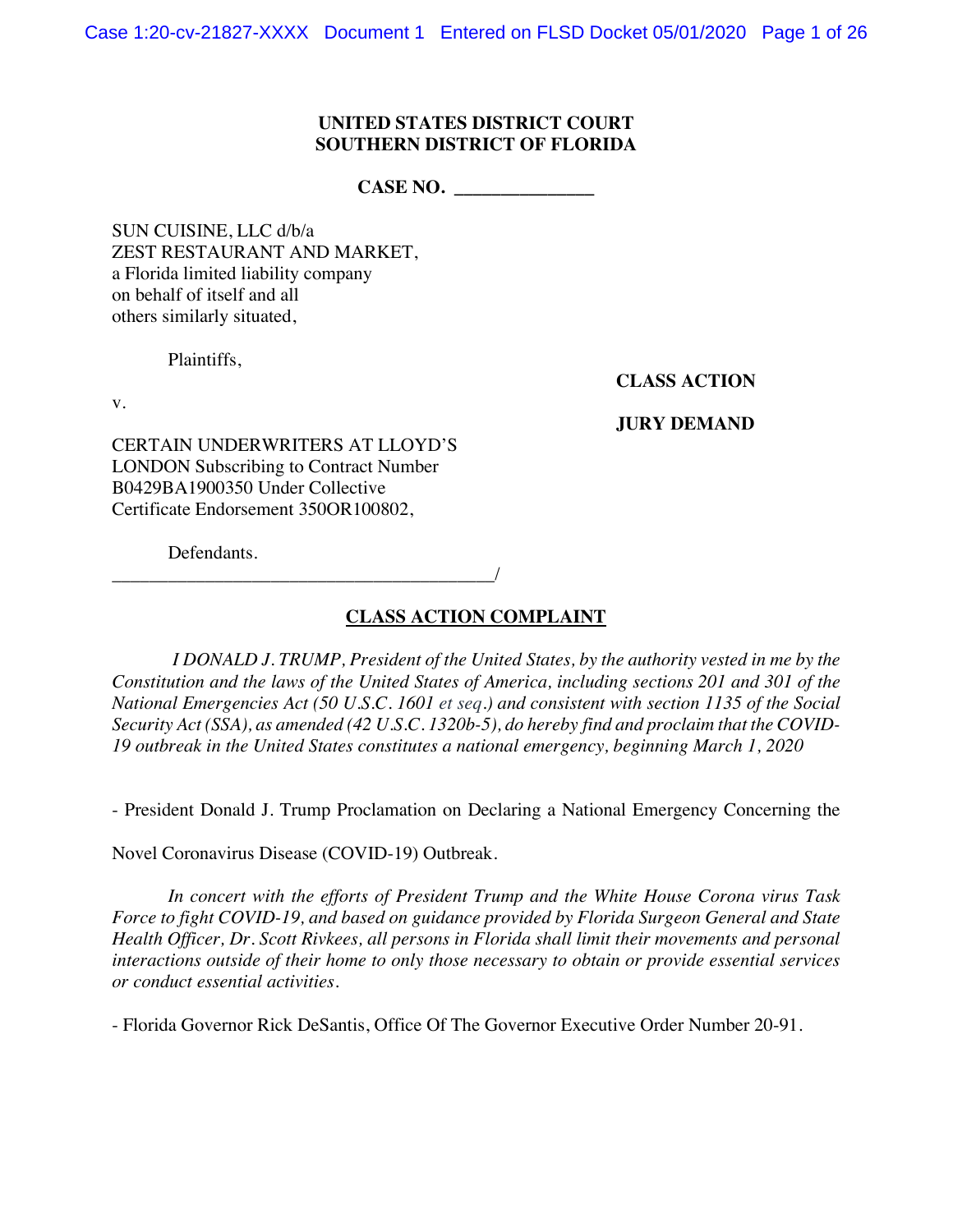Plaintiff, Sun Cuisine, LLC d/b/a Zest Restaurant and Market, on behalf of itself and all others similarly situated, brings this action against Certain Underwriters at Lloyd's London Subscribing to Contract Number B0429BA1900350 under Collective Certificate Endorsement 350OR100802 (collectively, "Underwriter Defendants") for a declaratory judgment of rights and obligations under a contract of insurance and for Underwriter Defendants' anticipated breach of an insurance policy by denying business interruption coverage, extra expense coverage, and additional coverages to Plaintiff and similarly situated all-risk commercial property insurance policyholders who have suffered enormous business income losses and related covered expenses resulting from the national emergency and resulting economic lock down enacted in almost every state in the nation due to the COVID-19 pandemic, and states:

### **I. INTRODUCTION**

1. On March 11, 2020, World Health Organization Director General Tedros Adhanom Ghebreyesus declared the COVID-19 outbreak a worldwide pandemic: "WHO has been assessing this outbreak around the clock and we are deeply concerned both by the alarming levels of spread and severity, and by the alarming levels of inaction. We have therefore made the assessment that COVID-19 can be characterized as a pandemic."<sup>1</sup>

2. On March 16, 2020, President Donald J. Trump, the Centers for Disease Control and Prevention ("CDC"), and members of the White House Coronavirus Task Force issued guidance to the American public, styled as "30 Days to Slow the Spread," to arrest the spread of COVID-19. This guidance advised individuals to adopt far-reaching social distancing measures,

<sup>1</sup> *See* https://www.who.int/dg/speeches/detail/who-director-general-s-opening-remarks-at-themedia-briefing-on-COVID-19---11-march-2020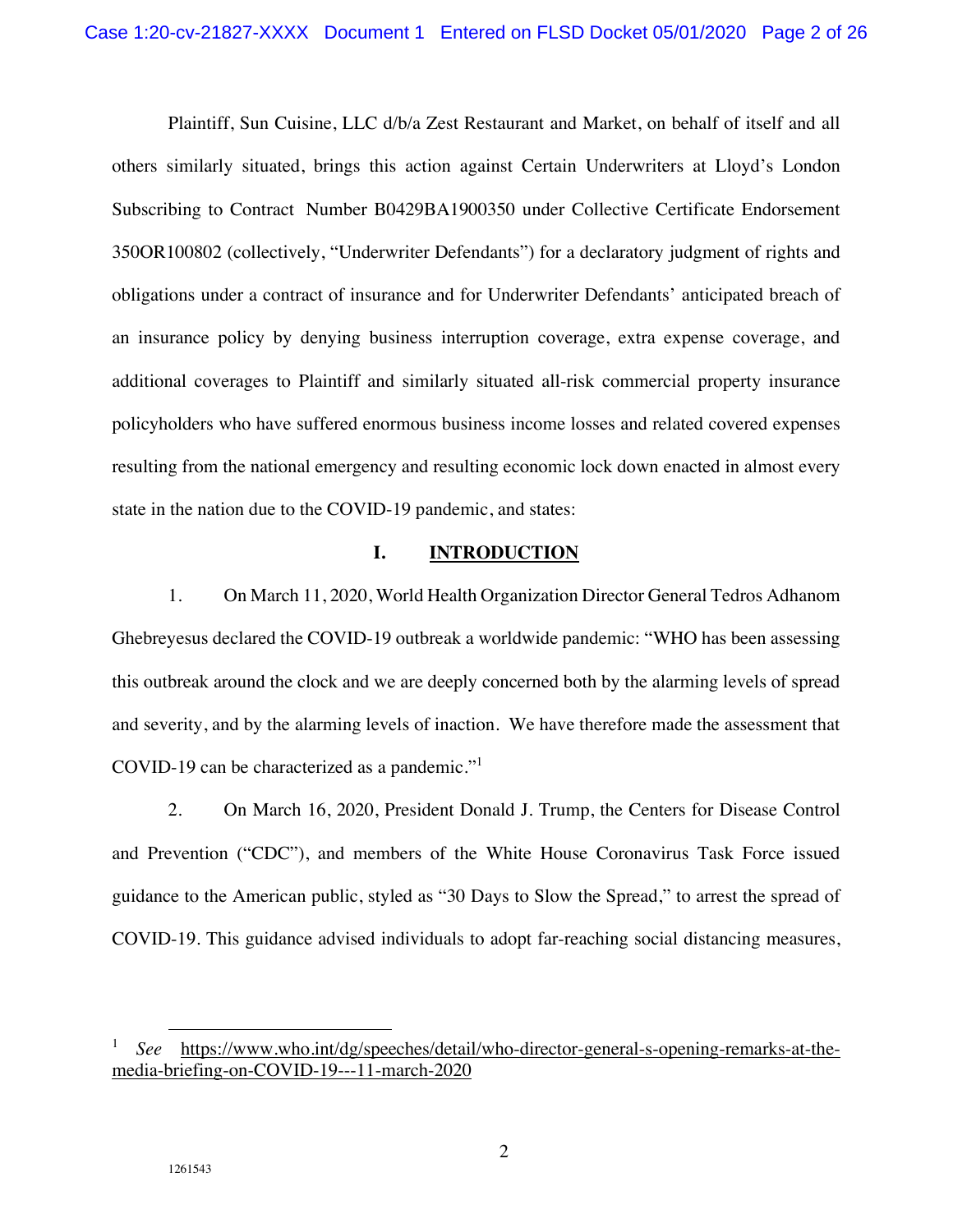such as working from home, avoiding shopping trips and gatherings of more than 10 people, and staying away from bars, restaurants, and food courts.<sup>2</sup>

3. Following this presidential advice, many state government administrations and local civil authorities across the nation enacted measures to protect the health and safety of their residents, and the national population, from the person to person and surface to person spread of this new coronavirus and control the number of individuals who may succumb to COVID-19. As a result, many governmental entities entered civil authority orders suspending, or severely curtailing business operations of non-essential businesses that either interact with the public or provide gathering places for the individuals and encouraging everyone in the nation to stay-athome or shelter-in-place. Currently, almost all states within the U.S. have issued some sort of "stay-at-home" order and ordered private non-essential business operations that interact with the public to close or drastically cut back operations at their property.

4. The result of these pervasive restrictions and prohibitions has been catastrophic for the economy, especially small businesses like restaurants and other food and beverage service establishments, as well as retail stores, entertainment venues, and other small, medium, and large businesses that have been forced to close, furlough employees, and endure a sudden shutdown of cash flow that threatens their very survival.

5. Many businesses insure against such catastrophic events like the current unforeseen COVID-19 pandemic through all-risk commercial property insurance policies. These policies promise to indemnify the policyholder for actual business income losses incurred when business operations are involuntarily suspended, interrupted, or curtailed by "direct physical loss of or

<sup>&</sup>lt;sup>2</sup> *See* https://www.whitehouse.gov/wp-content/uploads/2020/03/03.16.20 coronavirusguidance\_8.5x11\_315PM.pdf.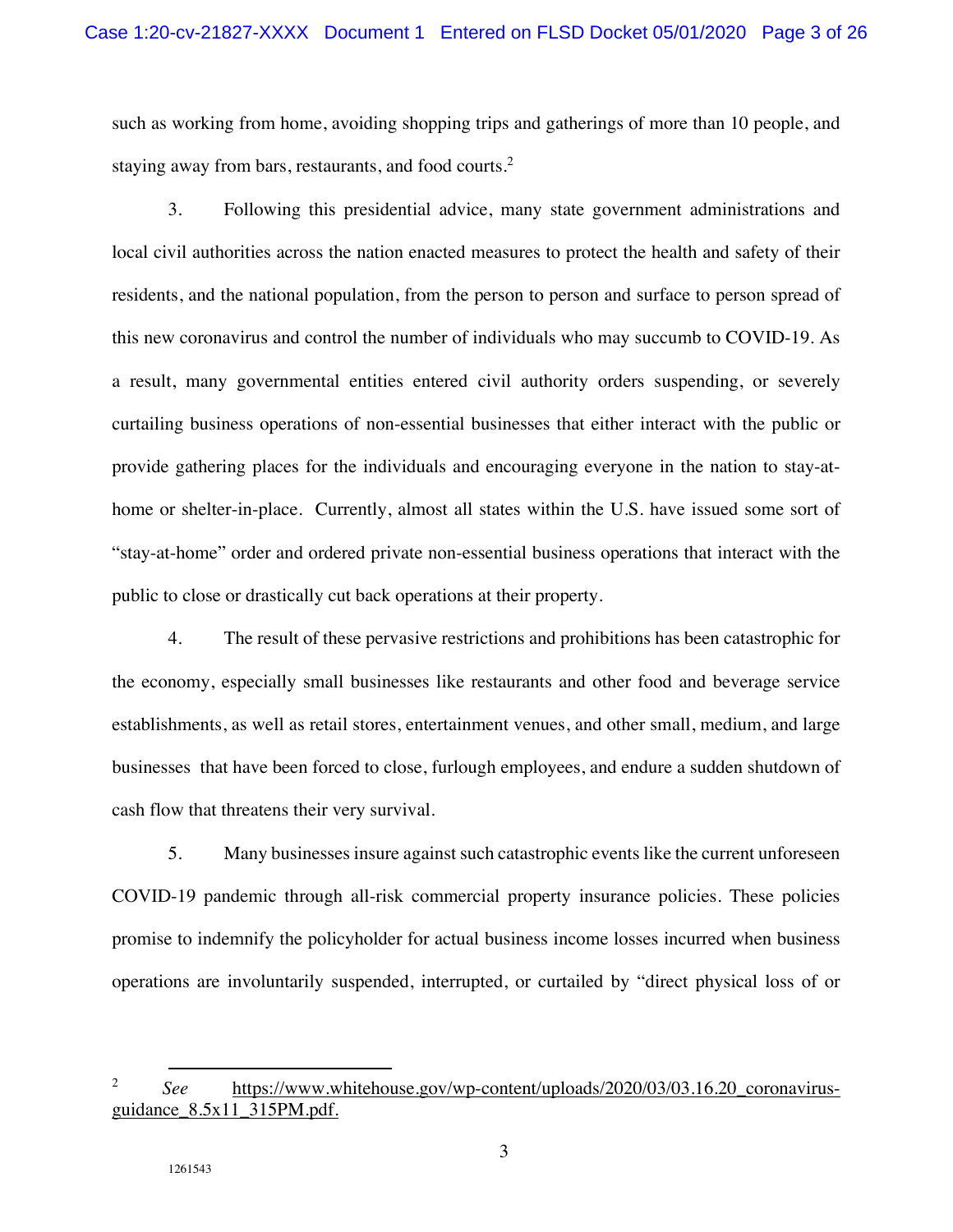damage to" the property or when access to the premises is prohibited by a civil authority order issued because of damage to nearby property. This coverage is commonly known as "business interruption coverage" or "business income loss and extra expense coverage" and is regularly included in common standard form all-risk commercial property insurance policies either within the body of the coverage provisions for the insured property or by way of separate endorsement.

6. The Underwriter Defendants, and most insurance companies who have issued allrisk commercial property insurance policies with business interruption coverage, are denying the obligation to pay for business income losses and other covered expenses incurred by policyholders for the physical loss of or damage to the insured property from this unprecedented national emergency declared or for loss of business income sustained as the result of measures put in place by the civil authorities to stop the rapid spread of COVID-19 among the population.

7. This action seeks a declaratory judgment that affirms that the national emergency declared over the spread of COVID-19 constitutes physical loss or damage to the insured property, triggering coverage under business income loss and extra expense coverage provisions, and generally under the "all-risk" provisions of the standardized policies.

8. In addition, this action seeks a declaratory judgment affirming that the orders by civil authorities to close non-essential business that resulted from the national COVID-19 emergency triggers coverage under the civil authority coverage provision

9. In addition, this action brings a claim against the Underwriter Defendants for their anticipatory breach of their contractual obligation under all-risk commercial property insurance policies to indemnify Plaintiff and others similarly situated for business losses, extra expenses, and other related losses resulting from physical loss of or damages to the insured property and actions taken in reaction to the national COVID-19 emergency by civil authorities.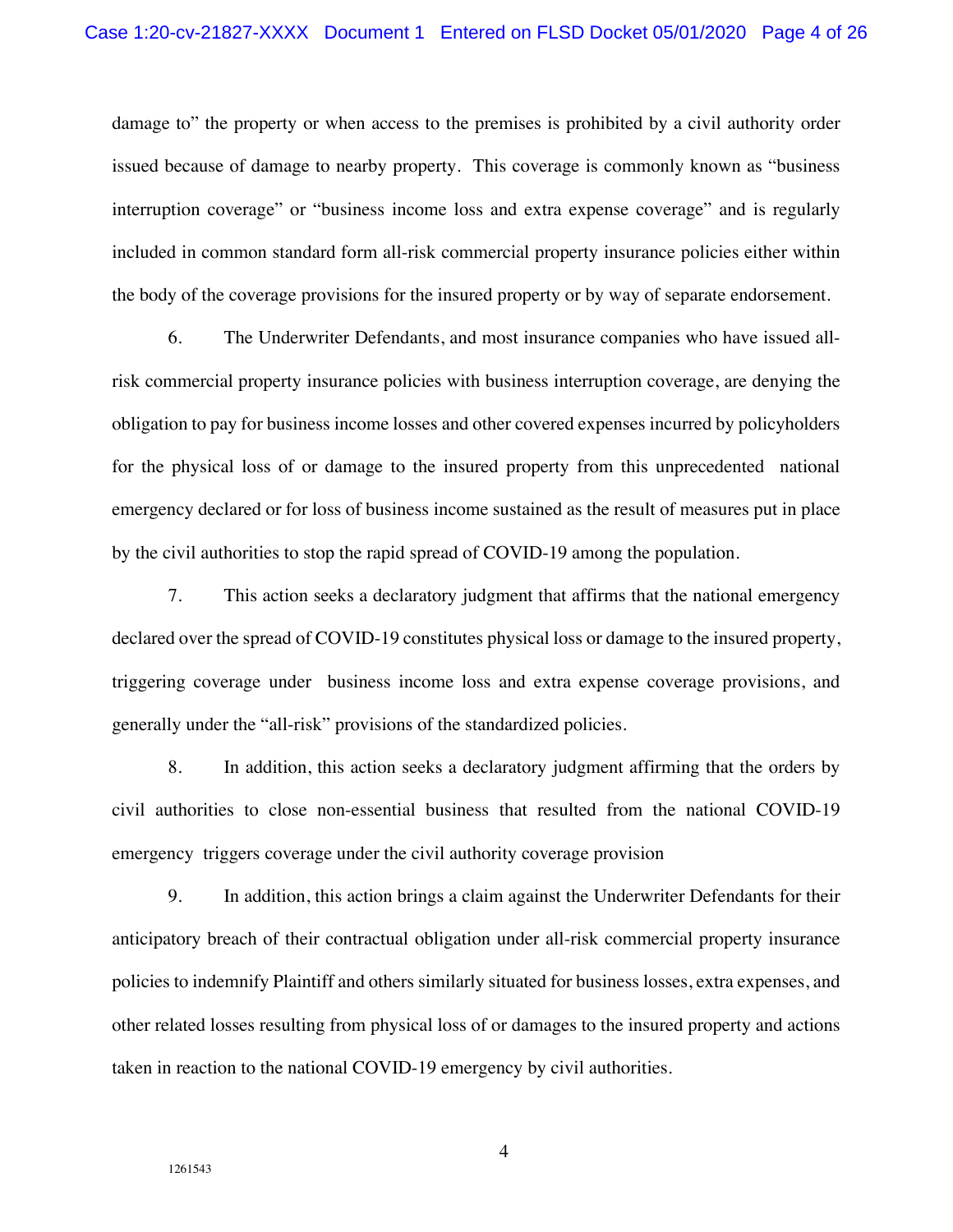10. Plaintiff brings this action on behalf of a proposed class of policyholders who paid premiums in exchange for all-risk commercial property insurance policies that include lost business income, extra expense and civil authority coverages and do not include exclusions for pandemics or presence of viruses.

#### **II. JURISDICTION AND VENUE**

11. This is an action asserting class action claims for declaratory relief and damages from the anticipatory breach of all-risk commercial property insurance policies issued by the Underwriter Defendants.

12. This Court has jurisdiction over this action pursuant to 28 U.S.C. §§ 2201 and 2202 and is authorized to grant declaratory judgment under these statutes and pursuant to Federal Rule of Civil Procedure 57.

13. This Court also has jurisdiction over this action pursuant to the Class Action Fairness Act of 2005 ("CAFA") (*codified in* 28 U.S.C. §§ 1332, 1453, 1711–1715). Diversity exists among the Plaintiff and Defendants, there are more than one hundred members of the putative Class, and the amount in controversy exceeds \$5 million. 28 U.S.C. § 1332(d)(2). In determining whether the \$5 million amount in controversy requirement of 28 U.S.C. § 1332(d)(2) is met, the claims of the putative Class members are aggregated. 28 U.S.C.  $\S$  1332(d)(6).

14. This Court also has supplemental jurisdiction over the state law claim pursuant to 28 U.S.C. § 1367(a) because all claims alleged herein form part of the same case or controversy.

15. Venue is proper in this forum pursuant to 28 U.S.C. § 1391 because a substantial part of the events giving rise to Plaintiff's claims occurred here, and the Underwriter Defendants transact business, engaged in misconduct, or may be found in this District.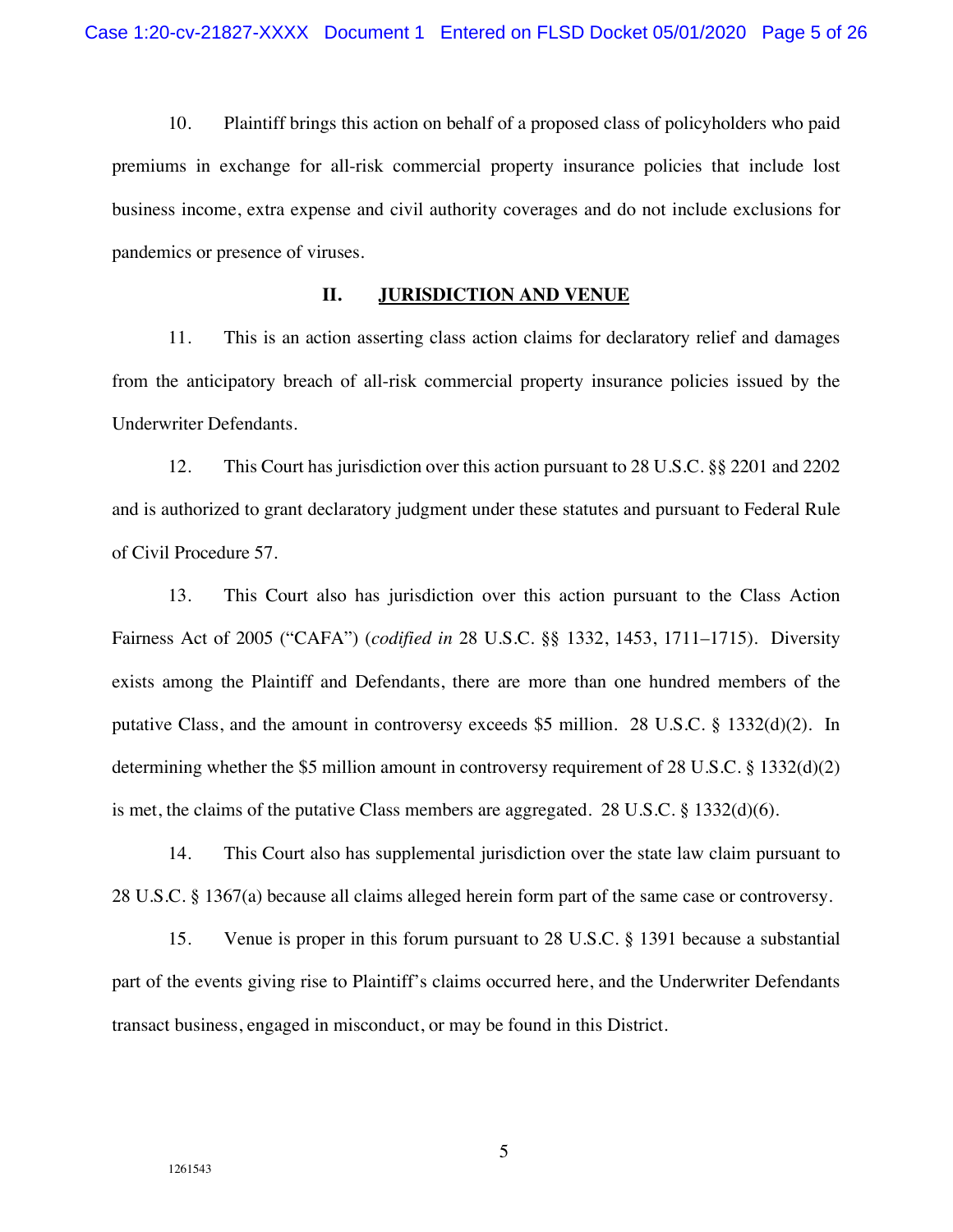16. All conditions precedent to this action have occurred, been performed, or have been waived.

## **III. THE PARTIES**

17. Plaintiff, Sun Cuisine, LLC d/b/a Zest Restaurant and Market is a Florida limited liability company authorized to do business and headquartered at 200 South Biscayne Blvd., Suite 200, Miami, FL 331331.

18. Plaintiff owns, operates, manages and controls restaurants and related food and beverage operations at 200 South Biscayne Blvd., Suite 100 & 200 Miami, FL 33131.

19. On or about February 23, 2020, Defendant Underwriters issued commercial property insurance policy no. 350TA100802 to Plaintiff. *See* **Exhibit A**.

20. Plaintiff has provided notice to the Underwriter Defendants of a claim for its lost business income and other expenses incurred pursuant to the coverage provisions in the policy.

21. Defendant Underwriters at Lloyd's London is composed of syndicates of individual underwriters that share respective and several liability under issued insurance policies.

22. Upon information and belief, the liabilities under insurance policy no. 350TA100802 are shared among a syndicate of Certain Underwriters at Lloyd's London, subscribing to Contract Number B0429BA1900350 under Collective Certificate Endorsement 350OR100802.

#### **IV. FACTUAL ALLEGATIONS**

#### **A. The Global COVID-19 Pandemic**

23. Coronaviruses are a type of virus that often cause respiratory diseases in humans. In the fall of 2019, a new mutation of coronavirus was detected in China and thought to have originated in a "wet market" in Wuhan, China that sells exotic animals for food consumption.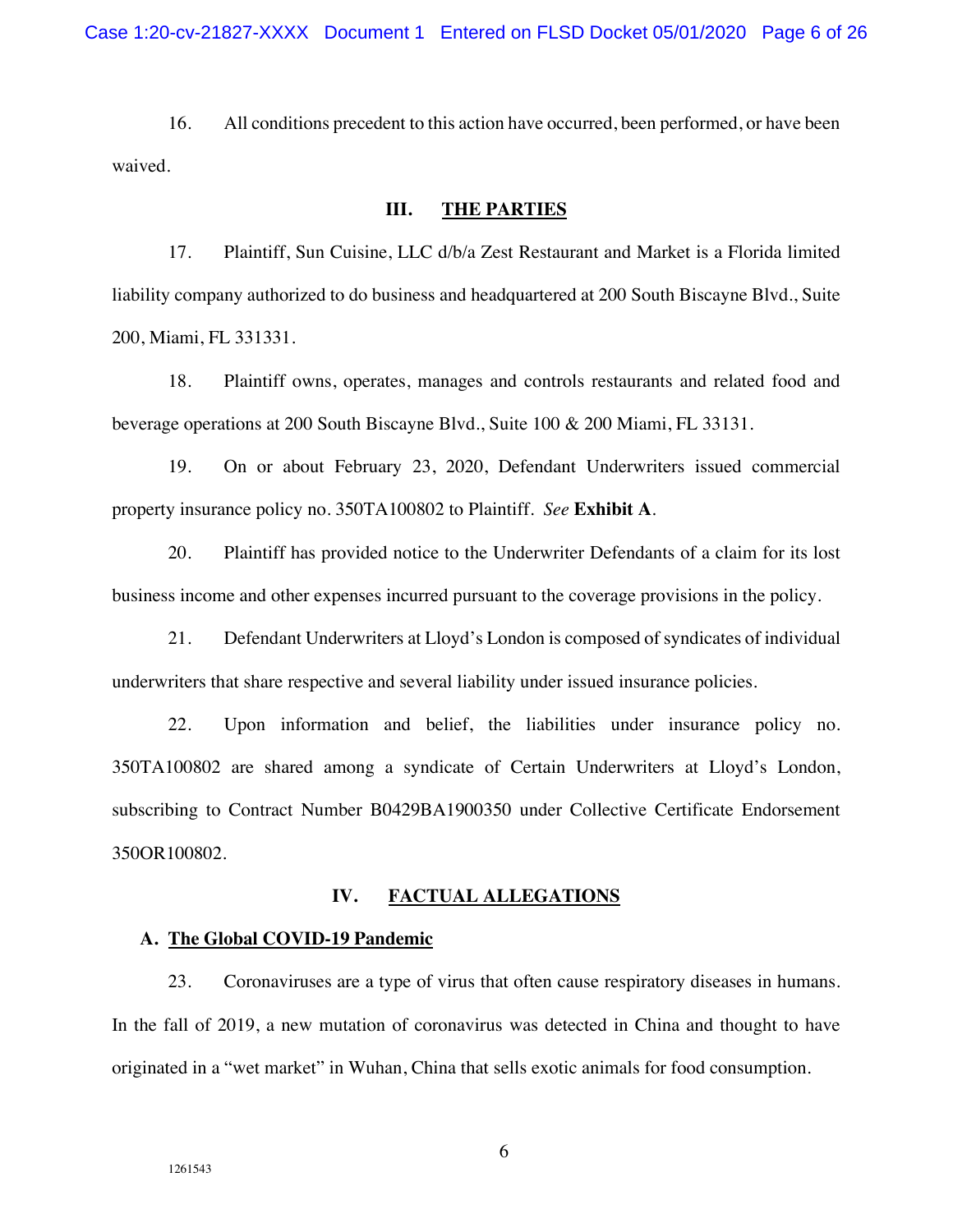24. The new virus variation has biological similarities to a coronavirus known as Severe Acute Respiratory Syndrome, and more commonly referred to by the acronym SARS. The World Health Organization has named the new virus SARS-CoV-2, and it has become known as COVID-19, short for coronavirus disease that developed in 2019 as a respiratory illness in humans exposed to the virus.

25. Within months of COVID-19 being identified and named, the virus quickly spread from China to other parts of the world, including the United States. On March 11, 2020, World Health Organization Director, General Tedros Adhanom Ghebreyesus, declared the COVID-19 outbreak a worldwide epidemic of a virus for which humans have no natural immunity. In other words, a pandemic.

26. Vaccines are prophylactic treatments that protect against particular viruses. Unlike influenza, there is no vaccine or other preventive substance to stimulate the production of antibodies in humans to provide immunity against COVID-19. To date, it has been reported that almost 213,000 people have died worldwide. In the United States alone, over 57,000 have died from COVI-19 and over one million people confirmed infected with the coronavirus.<sup>3</sup> These numbers are expected to grow exponentially and have taxed the United States' health care delivery system to near collapse; the simultaneous overflow of critically ill patients combined with a scarcity of ventilators for patients and personal protective equipment for health care providers is stretching the capacity of hospitals to the breaking point.

27. Without a vaccine to protect against the entire national population contracting COVID-19, effective control of the virus outbreak relies on measures designed to reduce human-

<sup>3</sup> *See* https://www.worldometers.info/coronavirus/ (last visited April 9, 2020).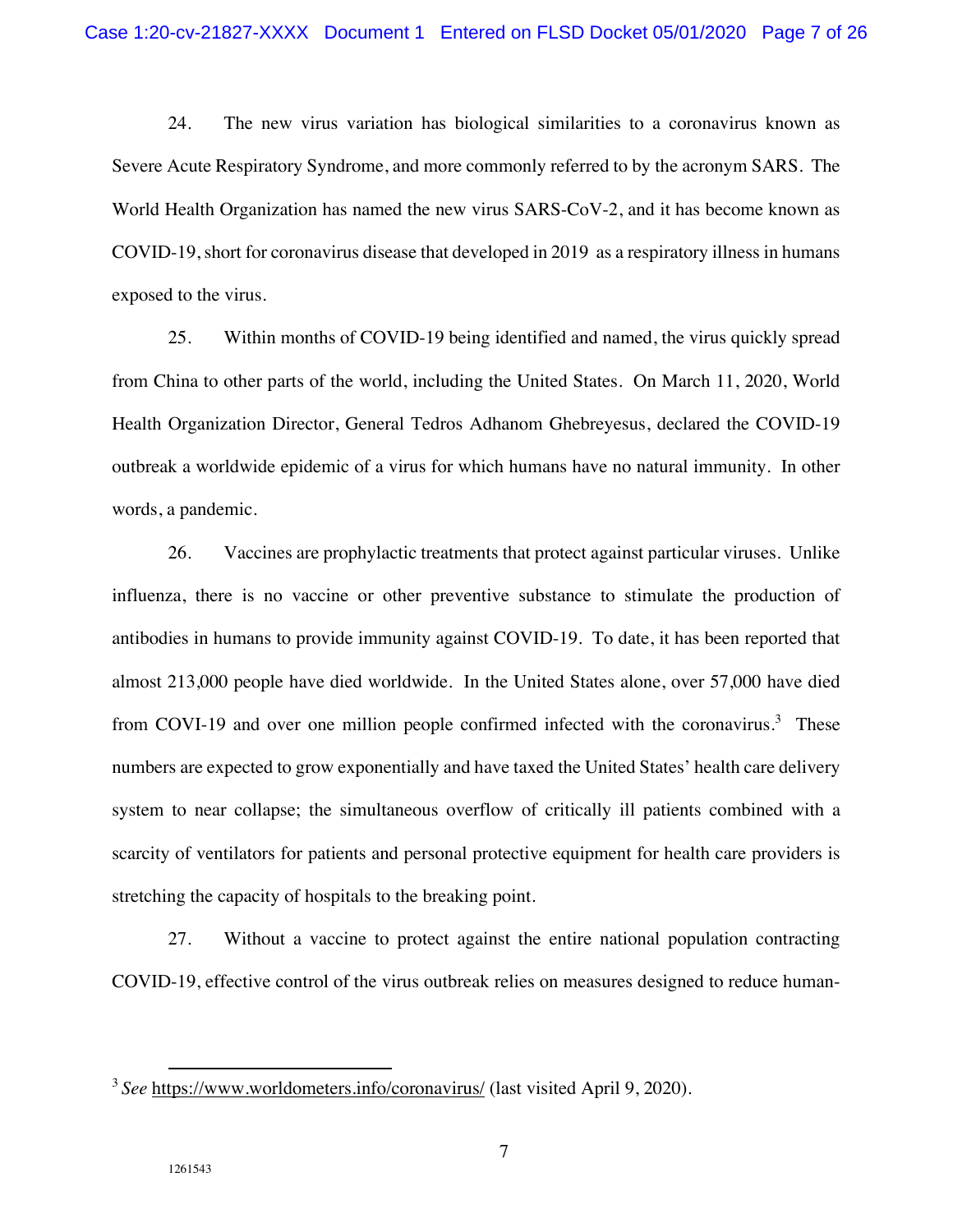to-human and surface-to-human exposure. Recent information on the CDC's website states that the virus spreads when people are within 6-feet of each other, or when a person comes in contact with a surface or object that has the virus on it.<sup>4</sup> Various other sources state that close contact with a person with the virus or surfaces where the virus is present, can transmit the virus.<sup>5</sup>

28. Transmission of the coronavirus is particularly acute in places the public normally gathers to socialize, eat, drink, shop, be entertained, and go for recreation. This is why the CDC recommends that, in viral outbreaks, individuals who are infected stay at home and those who are not sick engage in preventative measures. Some such measures include constant hand washing and the avoidance of activities that might bring individuals into close proximity with people injected with the virus, or surfaces where the virus resides. However, because these recommendations have proven ineffective to minimize the spread of COVID-19, governments have elevated containment efforts through national and state orders of emergency. Civil authorities have in unison issued orders closing or severely curtailing operations at non-essential business establishments, including restaurants, bars, hotels, theaters, personal care salons, gyms, and schools, and mandated social distancing among the population. This has caused the cancelation of sporting events, parades, and concerts, the closure of amusement parks, and substantial travel restrictions. In addition, to conserve medical supplies, orders have been issued prohibiting the

<sup>4</sup> *See* https://www.cdc.gov/coronavirus/2019-ncov/prevent-getting-sick/how-COVIDspreads.html

<sup>5</sup> *See Persistence of coronaviruses on inanimate surfaces and their inactivation with biocidal agents*, Vol. 104, Kemp., G., et al., Journal of Hospital Infection, No. 3, March 2020, pages 246- 251 (remains infectious from 2 hours to 28 days depending on conditions); see also https://www.ucsf.edu/news/2020/02/416671/how-new-coronavirus-spreads-and-progresses-andwhy-one-test-may-not-be-enough (doorknobs and table tops can contain the virus); https://www.nytimes.com/2020/03/02/health/coronavirus-how-it-spreads.html (virus can remain on metal, glass and plastic for several days).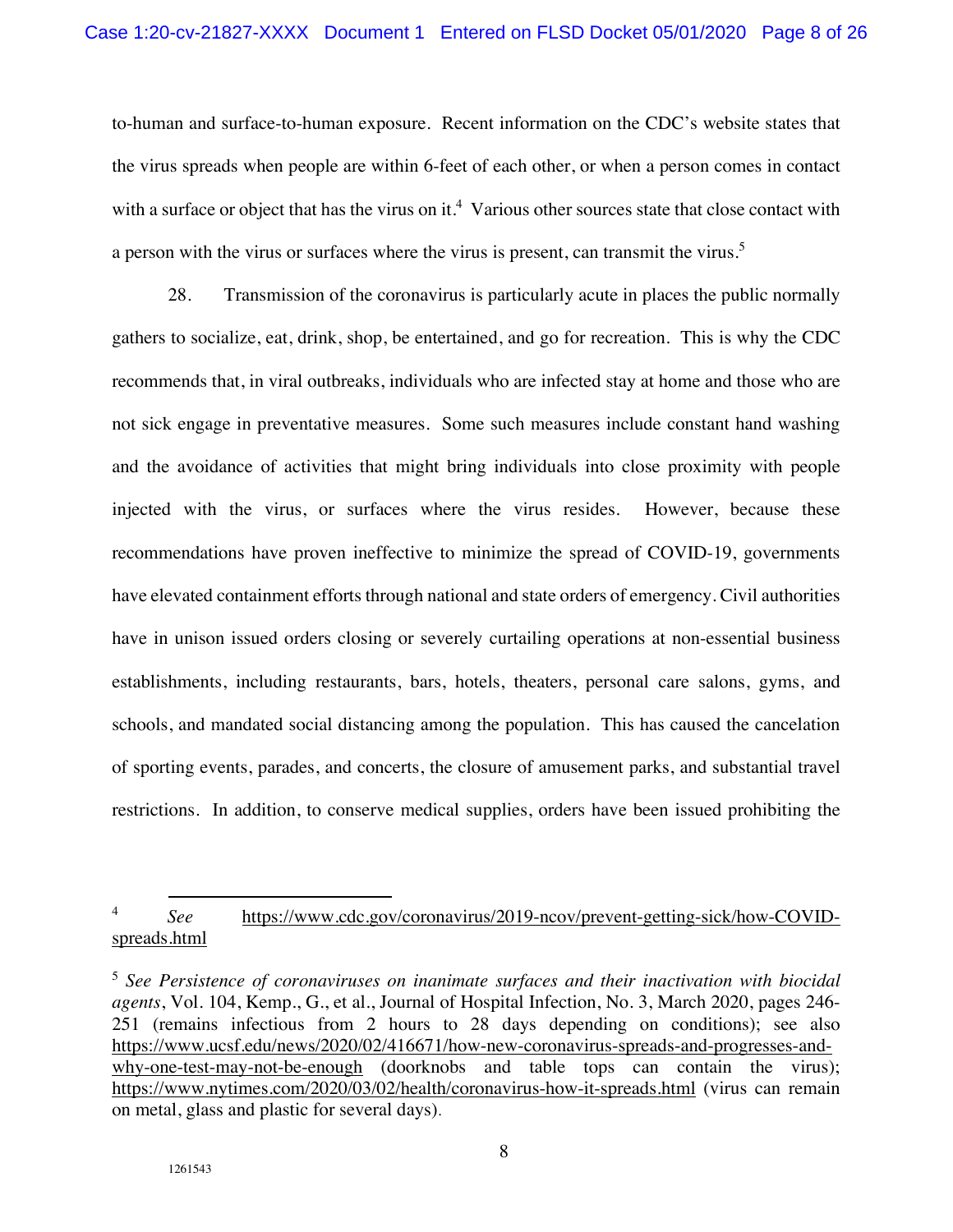performance of non-urgent or non-emergency elective medical procedures and surgeries, forcing the suspension of operations at many medical, surgical, therapeutic, and dental practices.

29. As COVID-19 nationwide spread increased despite social distancing restrictions, states enacted more even more draconian measures. For instance, in Florida, Governor Ron DeSantis has issued an Executive Order closing restaurants (other than for deliveries), bars, taverns, pubs, night clubs, banquet halls, cocktail lounges, cafeterias, movie theaters, concert houses, auditoriums, playhouses, bowling alleys, arcades, gymnasiums, and fitness studios. On March 25, 2020, Miami-Dade County Mayor Carlos Gimenez issued an emergency order restricting hotels, motels and lodging facilities from accepting any occupants.

30. The COVID-19 pandemic is tantamount to a "natural disaster". Like other specific disasters, such as hurricanes or earthquakes, it involves substantial damage to property, hardship, suffering, and loss of life.

31. Unsurprisingly, already, at least one State Supreme Court has already recognized, in *Friends of DeVito v. Wolf*, that policyholders' business losses resulting from the pandemic are indistinguishable from those caused by earthquakes, fires and the other casualty events for which property-based insurance coverage has always been intended to provide coverage:

We agree with Respondents that the COVID-19 pandemic qualifies as a "natural disaster" under the Emergency Code...

2020 Pa. LEXIS 1987, at \*31 (Pa. April 13, 2020).

# **B. The Underwriter Defendants' Standard Uniform All-Risk Commercial Property Insurance Policies**

32. The Underwriter Defendants' common standard form insurance policies issued to Plaintiff and the Class members are "all risk" commercial property insurance policies which cover loss or damage to the covered premises resulting from all risks other than those expressly excluded.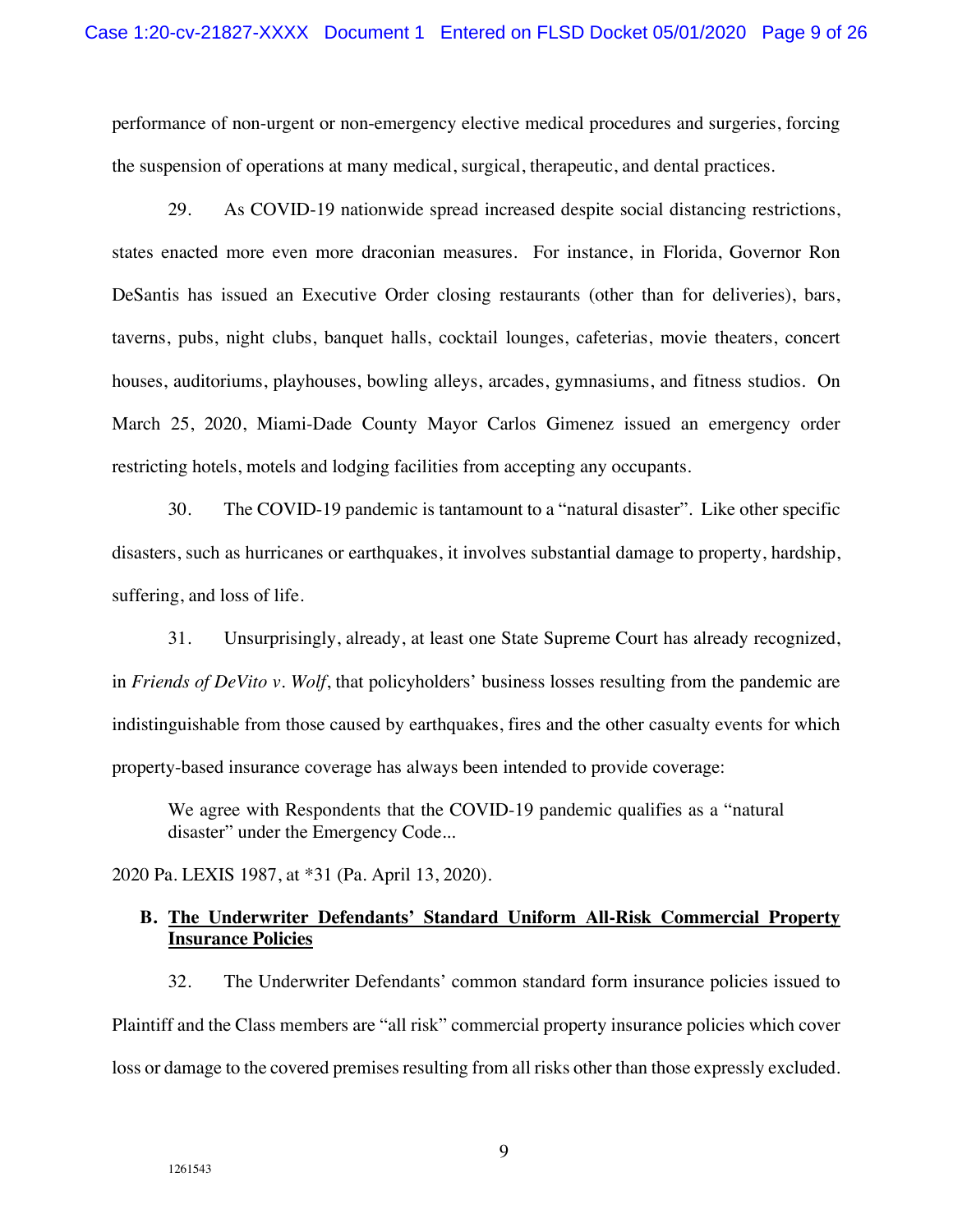33. The Underwriter Defendants use standard common form insurance policies issued by the Insurance Services Office (ISO), an insurance advisory organization that provides statistical and actuarial information to businesses and provides ISO commercial property forms to insurance companies for use in commercial property insurance policies.

34. These commercial property insurance forms include a standard policy form titled "Business Income (and Extra Expense) Coverage Form." This form is identified by the ISO under common form number "CP 00 30."

35. Under the Building and Personal Property Form (CP 00 10), Coverage is defined

as:

We will pay for direct physical loss of or damage to Covered Property at the premises described in the Declarations caused by or resulted from any Covered Cause of Loss.

36. Under the Business Income Coverage Form (CP 00 30) coverage is provided as

follows:

We will pay for the actual loss of Business Income you sustain due to the necessary "suspension" of your "operations" during the "period of restoration." The "suspension" must be caused by direct physical loss of or damage to property at premises which are described in the Declarations and for which a Business Income Limit of Insurance is shown in the Declarations. The loss or damage must be caused by a Covered Cause of Loss.

37. The provision for "Additional Coverages-Civil Authority" provides as follows:

When a Covered Cause of Loss causes damage to property other than property at the described premises, we will pay for the actual loss of Business Income you sustain and necessary Extra Expense caused by action of civil authority that prohibits access to the described premises, provided that both the following apply: (1) Access to the area immediately surrounding the damaged property is prohibited by civil authority as a result of the damage, and the described premises are within that area but are not more than one mile from the damaged property; and (2) the action of civil authority is taken in response to dangerous physical conditions resulting from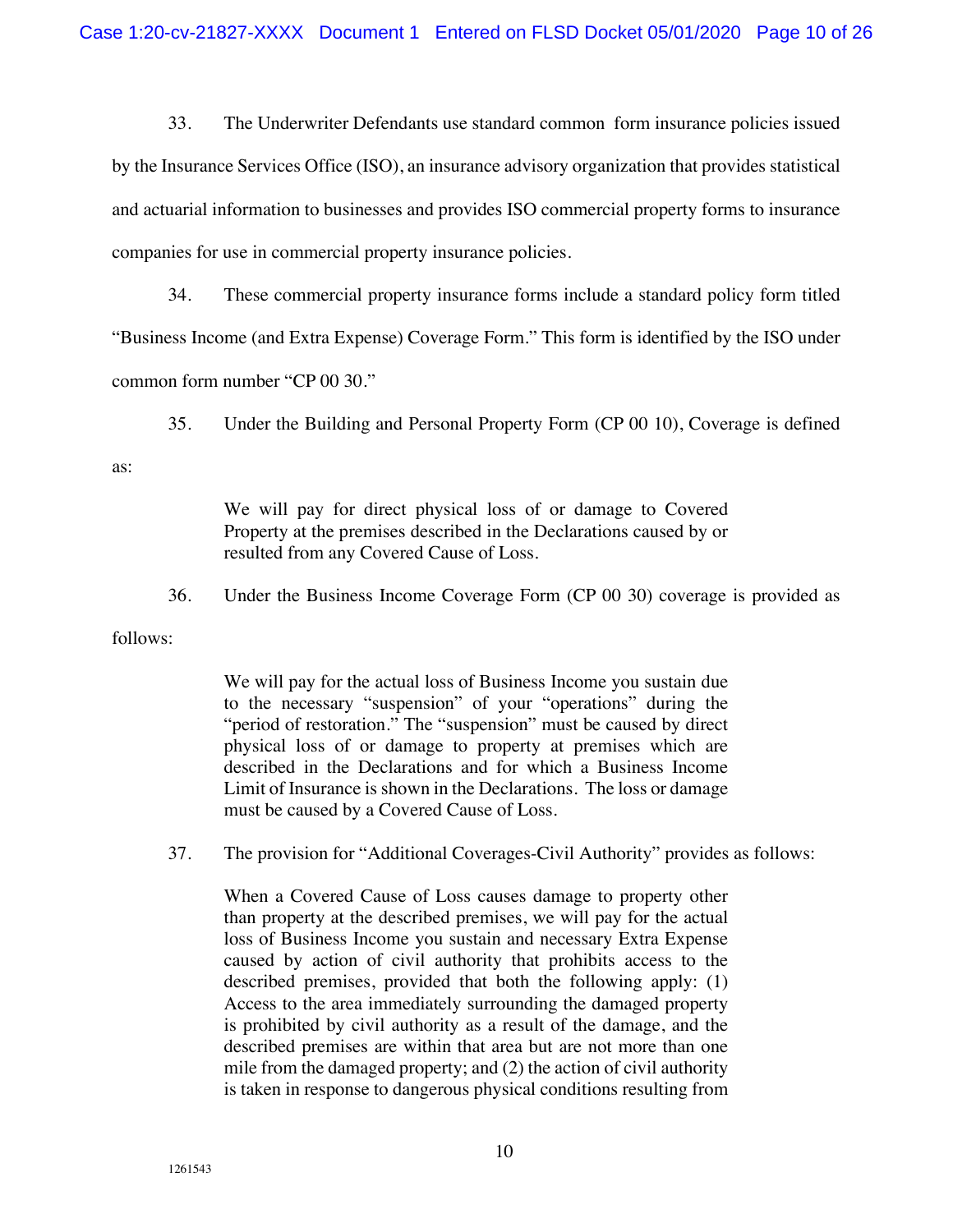the damage or continuation of the Covered Cause of Loss that caused the damage or the action is taken to enable a civil authority to have unimpeded access to the damaged property.

38. Plaintiff and all similarly situated Class members have suffered a direct physical loss of their insured property due to the national COVID-19 emergency and lock down of the economy and resulting civil authority' orders.

### **C. Plaintiff's Factual Allegations**

39. On February 23, 2020, the Underwriter Defendants issued a standard form ISO allrisk commercial property insurance policy to Plaintiff under which Plaintiff agreed to make premium payments in exchange for the Underwriter Defendants' promise to indemnify Plaintiff for losses including, but not limited to, business income losses at the insured properties.

40. The insured properties are defined in the policy, but are generally described as a restaurant location in Miami, Florida: 200 S Biscayne Blvd, Ste 100 & 200 Miami, FL 33131. .

41. The policy, like all Class members' policies, is an all-risk commercial property insurance policy that provides coverage for physical loss of or damage to the insured property from all risks unless expressly excluded by language in the body of the policy or through a separate exclusion endorsement. There is no exclusion in these standard policies for business interruption caused by a declaration of a national emergency and urgent lock down of non-essential businesses and at-home quarantine of the vast majority of the national population due to a global pandemic.

42. Plaintiff's policy provides coverage between the periods of 4February 23 2020, and February 23, 2021, and is in full effect as Plaintiff has faithfully paid the premiums due which Underwriter Defendants have accepted.

43. Plaintiff has paid the policy premiums to the Underwriter Defendants specifically to provide coverage for lost business income and extra expenses in the event of an involuntary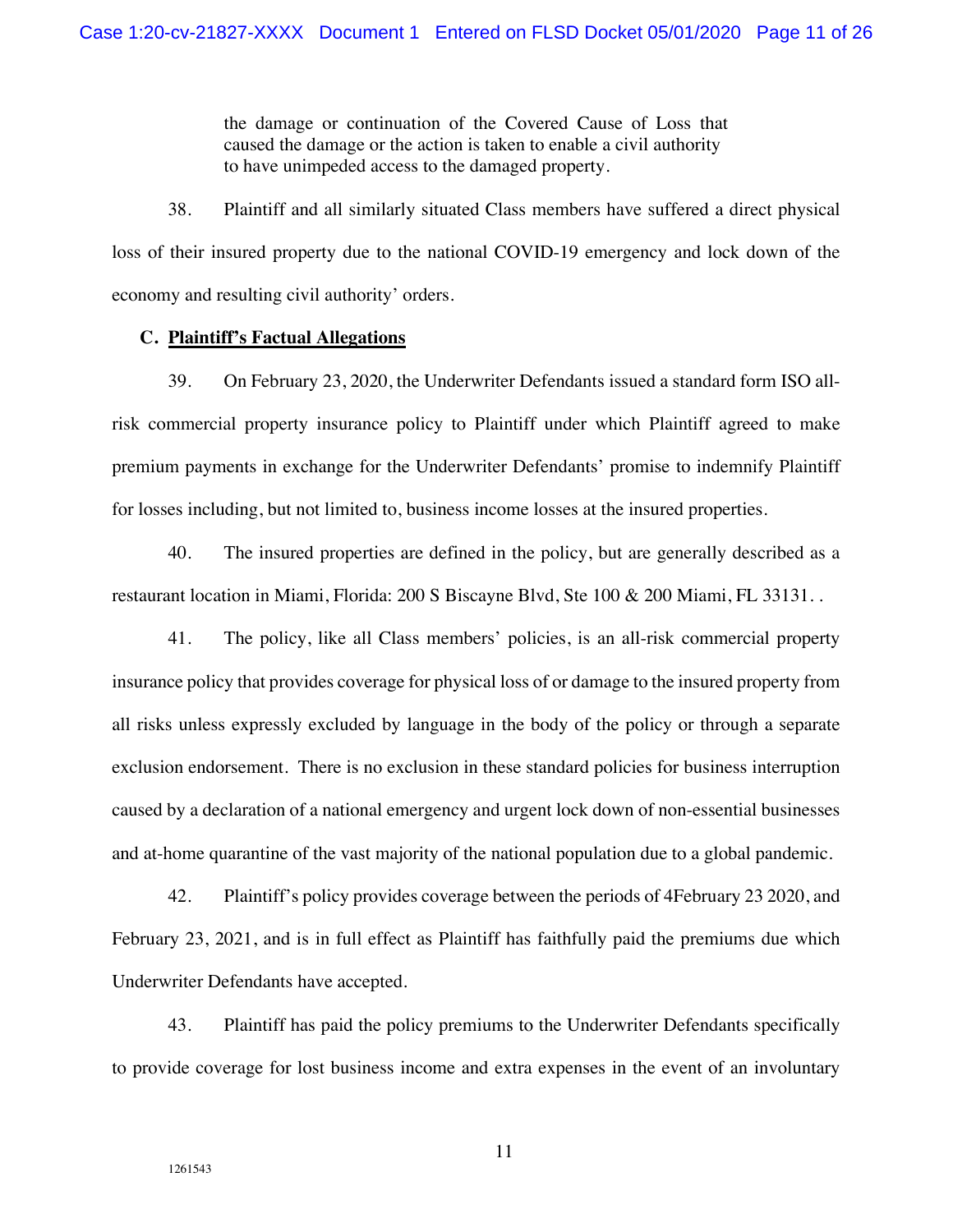business interruption as the result of physical loss of or damage to the insured properties or for loss resulting from civil authority orders, and had the reasonable expectation that coverage would be provided for risks that were not expressly excluded

44. On March 16, 2020, Miami-Dade County Mayor Carlos Gimenez issued Emergency Order 02-20 restricting operating times for all restaurants within Miami-Dade County to 6 am to 11 pm other than for delivery.

45. On March 17, 2020, Governor Ron DeSantis issued Executive Order 20-68 further restricting restaurant operations in the State of Florida. On the same day, Miami-Dade County Mayor Carlos Gimenez issued Emergency Order 03-20 closing all restaurants in Miami-Dade County other than for delivery. These closings and restrictions remain in effect.

46. Then, on March 30, 2020 Governor Ron DeSantis issued Executive Order 20-69, explicitly limiting access to businesses in South Florida:

I hereby order Miami-Dade County, Broward County, Palm Beach County and Monroe County to restrict public access to businesses and facilities deemed nonessential pursuant to the guidelines established by Miami-Dade County pursuant to its March 19, 2020 Emergency Order 07-20, and as modified by subsequent amendments and orders prior to the date of this order.

47. Other similar orders have been issued that close or restrict access to all nonessential business operations or prohibit public access to the property of non-essential businesses where the individuals gather in close proximity to each other.

48. The civil authority orders expressly state that the closing of non-essential businesses, reductions in permitted operating hours, and social distancing restrictions placed on the public are necessary emergency measures to protect the health and safety of all residents in the nation intended to stop the spread of COVID-19 through human-to-human and surface-to-human contact with the virus.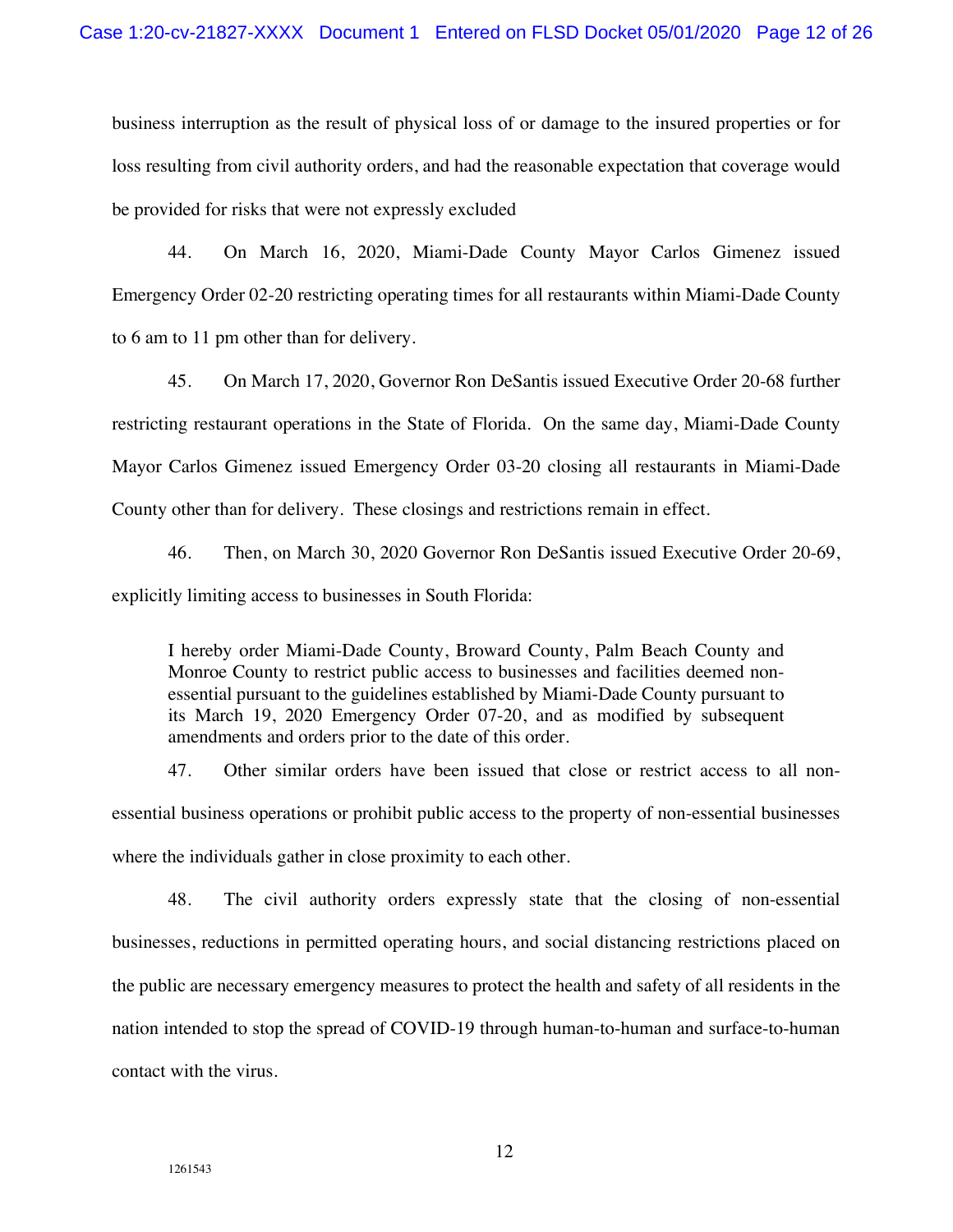49. The nature of Plaintiff's business is food and beverage service to the public and Plaintiff's property is a place where individuals socialize and gather in close proximity. As a direct result of the existence of the national COVID-19 emergency Plaintiff has a physical loss of its property for regular business operations including its food and beverage operations other than for take-out and delivery. The physical loss of its property has resulted in significant business income loss and other expenses.

50. Plaintiff has faithfully paid the premiums and the Underwriter Defendants have accepted payment and as such are obligated to honor their contractual duty to provide coverage for the business losses, extra expenses, and other expenses suffered by Plaintiff.

51. Upon information and belief, the Underwriter Defendants have no intention of providing any coverage to Plaintiff under the policy due to any business income losses or expenses incurred by Plaintiff due to the national COVID-19 emergency and resulting civil authority orders.

#### **D. The COVID-19 Pandemic has Affected Policyholders Nationwide.**

52. The ease of exposure to this coronavirus and rapid spread of COVID-19 is physically causing the loss of private commercial property in Miami-Dade County, the State of Florida and throughout the United States, and threatening the very survival of thousands of restaurants, retail establishments, and other businesses that have had their business operations suspended or curtailed due to the national COVID-19 emergency and resulting civil authority orders.

53. All but seven states have enacted "stay-at-home" orders, thirty-five states have closed all non-essential businesses with other states enacting measures to curtail business

1261543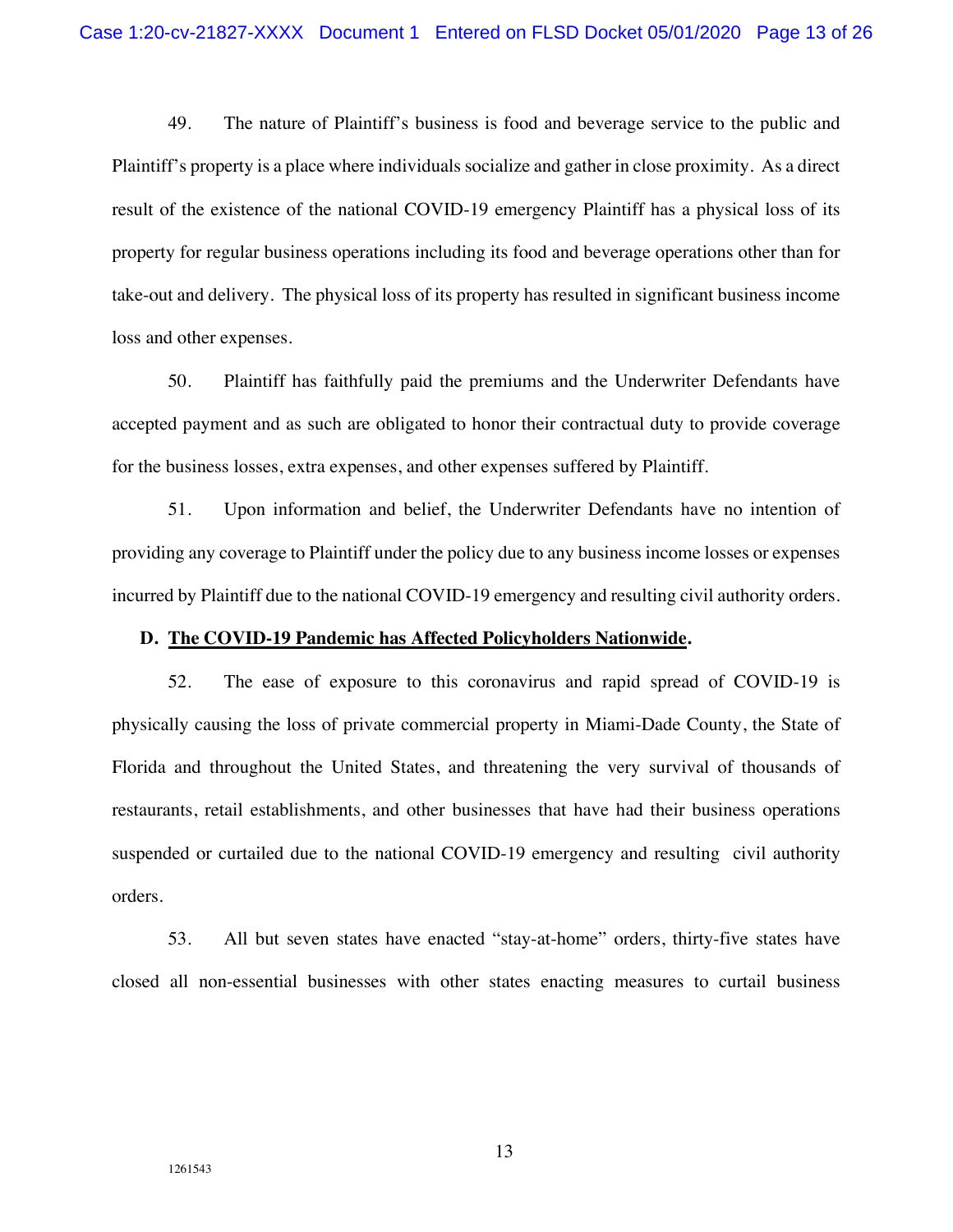operations, all fifty states have closed schools, and all but one state has closed restaurants and bars for services other than take-out and delivery.<sup>6</sup>

54. Upon information and belief, the Underwriter Defendants have no intention of providing any coverage or indemnification under the policies to any policyholder if the business income losses and expense relate to the national COVID-19 emergency despite the absence of an applicable exclusion for a national emergency and lock down of non-essential businesses..

55. A bipartisan group from the U.S. House of Representatives recently sent a letter to various insurance industry trade groups requesting that their members recognize financial losses relating to COVID-19 under the standard business interruption coverage. In response, the industry trade groups stated: "Business interruption policies do not, and were not designed to, provide coverage against communicable diseases such as COVID-19."<sup>7</sup> Upon information and belief, the Underwriter Defendants belong to and support the trade groups' position.

56. In addition, many states' departments of insurance have issued advisories to business owners that COVID-19 is not an insured peril and there will be no coverage for business interruption. This is disinformation being published to discourage business owners from filing business interruption coverage claims, and ignores the national emergency proclaimed by the President.

57. For instance, Arkansas Insurance Department Bulletin No. 9-2020 states that "In most BII policies, coverage is triggered when the policyholder sustains physical damage to insured property caused by a covered peril resulting in quantifiable business interruption loss . . .viruses

<sup>6</sup> *See* https://www.kff.org/health-costs/issue-brief/state-data-and-policy-actions-to-addresscoronavirus/.

<sup>7</sup> *See* https://www.insurancejournal.com/news/national/2020/03/20/561810.htm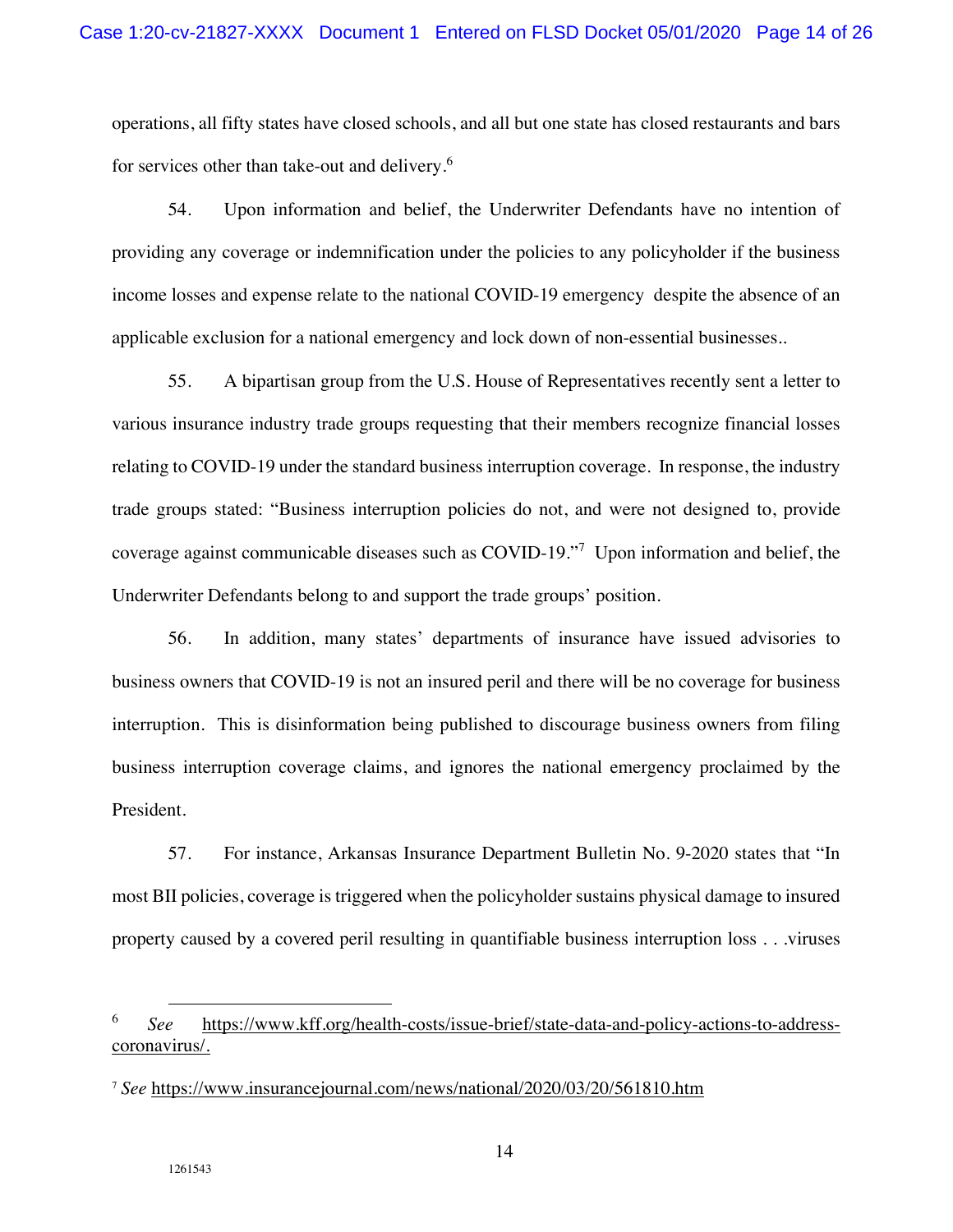and disease are typically NOT an insured peril unless added by endorsement." (emphasis in the original).8

58. The South Carolina Department of Insurance issues "Guidance" on business interruption insurance stating that under the business income policy, there likely is no coverage from losses occurring as a result of a virus. $9$ 

59. The insurance industry is also actively advising Insurance Commissioners that they do not intend to provide coverage for business interruption related to COVID-19. As a result, many small businesses that maintain commercial multi-peril insurance policies with business interruption coverage may believe that they may have large uninsured losses because they see similar information from the insurance industry stating that such policies do not cover the national COVID-19 emergency.

60. Along these same lines, the State of Connecticut Insurance Department, Maryland Insurance Administration and the West Virginia Office of the Insurance Commissioner issued nearly identical notices supporting the insurance companies' reasons for denying business interruption claims stating that the potential losses from such perils [like COVID-19] are so extreme that providing coverage would jeopardize the financial solvency of property insurers.<sup>10</sup>

<sup>8</sup> *See* https://insurance.arkansas.gov/uploads/resource/documents/9-2020.pdf

<sup>9</sup> *See* https://www.doi.sc.gov/948/COVID-19.

<sup>10</sup>*See* https://portal.ct.gov/CID/Coronavirus/Business-Interruption-Insurance-Notice; https://insurance.maryland.gov/Pages/newscenter/NewsDetails.aspx?NR=2020256; https://www.wvinsurance.gov/Portals/0/pdf/pressrelease/20- 08%20Business%20Interruption%20Insurance.pdf?ver=2020-03-26-222830-620.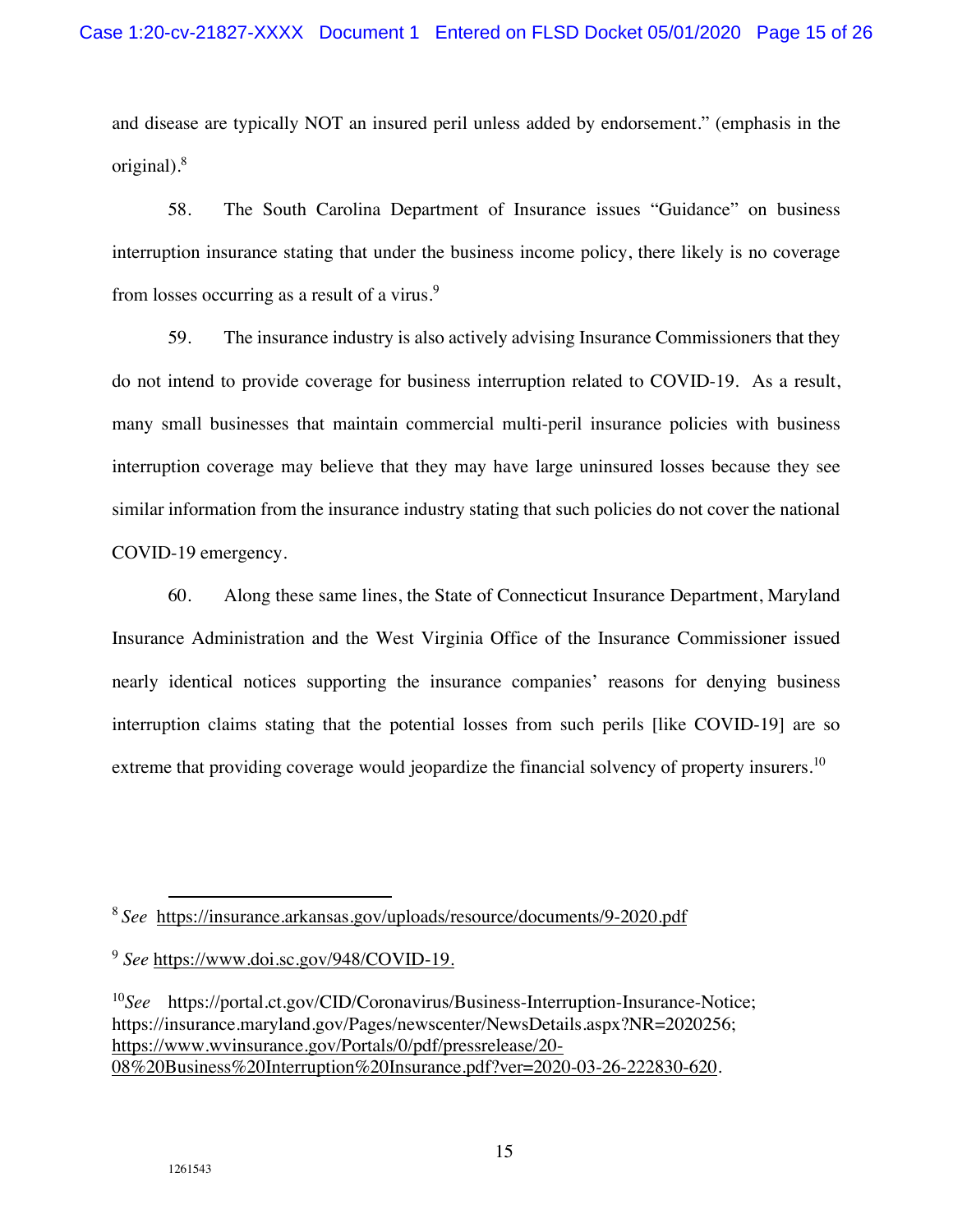61. John F. King, Insurance and Safety Fire Commission for the State of Georgia issued Bulletin 20-EX-3 stating that losses from COVID-19 are excluded losses.<sup>11</sup> Vicki Schmidt, Kansas Insurance Department Commission issued a similar Bulletin stating it was her "understanding it is unlikely that a business policy would cover losses related to COVID-19."<sup>12</sup>

62. Other state governments anticipate that insurance companies will breach their obligation to provide coverage for business losses due to the national COVID-19 emergency and have introduced bills requiring every insurance policy insuring against physical loss of or damage to property, which includes the loss of use and occupancy, be construed to include, among other covered perils, coverage for business interruption due to global, national, state and local measures needed to curtail COVID-19.13

63. Many civil authority orders have made specific findings that the COVID-19 pandemic is a national and state emergency that has caused the loss of use of or damage to property.

64. Plaintiff seeks a declaratory judgment that the national COVID-19 emergency constitutes physical loss of the insured property triggering the business income loss and extra expense coverages provided in common standard commercial property insurance policies with no exclusions to coverage for a national emergency.

65. Plaintiff seeks a declaratory judgment that the measures put into place by civil authorities prohibiting access to Plaintiff's and similarly situated Class members' property trigger the civil authority coverage provided in these same policies.

<sup>11</sup> *See* https://www.oci.ga.gov/ExternalResources/Announcements/Bulletin-3172020-1619.pdf.

<sup>12</sup> *See* https://insurance.ks.gov/documents/department/COVID19-FAQ.pdf.

<sup>13</sup> *See* House Bill No. 858, State of Louisiana House of Representatives. Similar legislation has been introduced in Massachusetts (Senate Bill Senate Docket. 2888); New Jersey (Assembly No. 3844); Sate of New York (Assembly 10226); and Ohio (House Bill No. 589).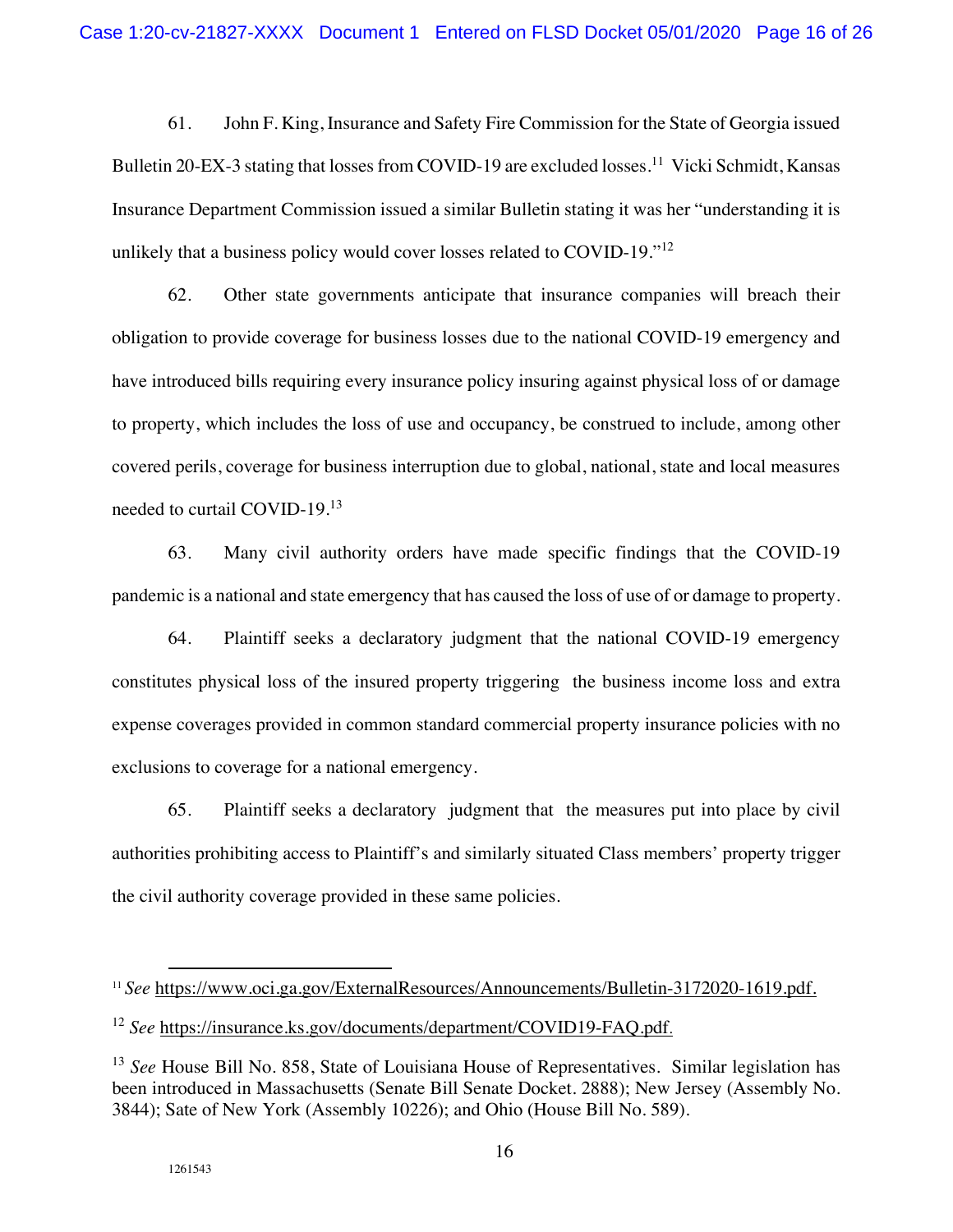## **V. CLASS ACTION ALLEGATIONS**

66. Plaintiff brings this lawsuit pursuant to Rule 23 of the Federal Rules of Civil

Procedure on behalf of itself and all other persons similarly situated Procedure 23(a), b(2), and

 $(b)(3)$ .

67. The Nationwide Class is defined as:

All entities who have entered into standard form all-risk commercial property insurance policies with the Underwriter Defendants, where such policies provide for business income loss and extra expense coverage and do not exclude coverage for a national emergency due to a pandemic, and who have physical loss of or damage to the insured property due to the national COVID-19 emergency and resulting civil authority orders.

68. The Florida Subclass is defined as:

All Florida entities who have entered into standard form all-risk commercial property insurance policies with the Underwriter Defendants, where such policies provide for business income loss and extra expense coverage and do not exclude coverage for a national emergency due to a pandemic, and who have physical loss of or damage to the insured property due to the national COVID-19 emergency and resulting civil authority orders.

69. Excluded from each class are the Underwriter Defendants, their employees,

officers, directors, legal representatives, heirs, successors, and wholly or partly owned subsidiaries or affiliated companies; Class Counsel and their employees; and the judicial officers and their immediate family members and associated court staff assigned to this case.

70. Plaintiff reserves the right to modify, expand, or amend the definitions of the proposed Classes following the discovery period and before the Court determines whether class certification is appropriate.

71. Certification of Plaintiff's claims for class-wide treatment is appropriate because

Plaintiff can prove the elements of its claims on a class-wide basis using the same evidence as would be used to prove those elements in individual actions alleging the same claims.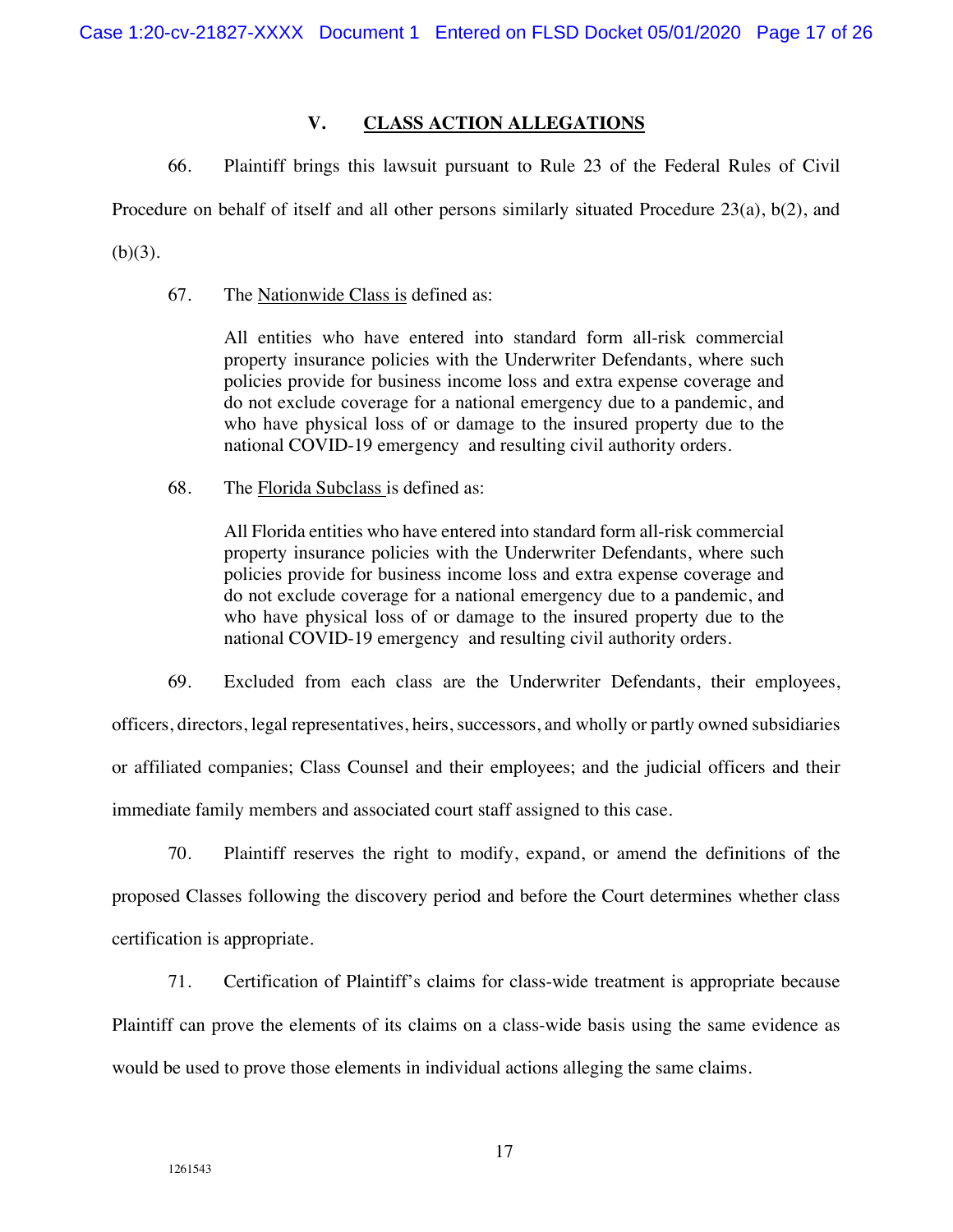### **Numerosity**

72. This action satisfies the requirements of Fed. R. Civ. P. 23(a)(1). The Class numbers at least in the thousands and consists of geographically dispersed business entities who are insured for business interruption losses. The Underwriter Defendants sell a large number of insurance policies in the state of Florida and in most if not all the other 49 states and therefore joinder of the Class members is impracticable.

73. The identity of Class members is ascertainable, as the names and addresses of all Class members can be identified in the Underwriter Defendants' or their agent's books and records. Plaintiff anticipates providing appropriate notice to the certified Class in compliance with Fed. R. Civ. P.  $23(c)(2)(A)$  and/or (B), to be approved by the Court after class certification, or pursuant to court order under Fed. R. Civ. P. 23(d).

#### **Typicality**

74. This action satisfies the requirements of Fed. R. Civ. P. 23(a)(3) because Plaintiff's claims are typical of the claims of each of the Class members, as all Class members were and are similarly affected by the nationwide spread of the coronavirus into all 50 states and their claims arise from the same standard form all-risk commercial property insurance policies entered into with the Underwriter Defendants. Each Class member's insurance policy contains the same ISOissued form providing coverage for business income loss and other related expenses. None of the forms exclude coverage due to a national emergency, global pandemic or presence of a virus. As such, a declaratory judgment as to the rights and obligations under Plaintiff's policy will address the rights and obligations of all Class members, and Plaintiff's claim of anticipatory breach by Underwriter Defendants is typical of the claims of each Class member based upon information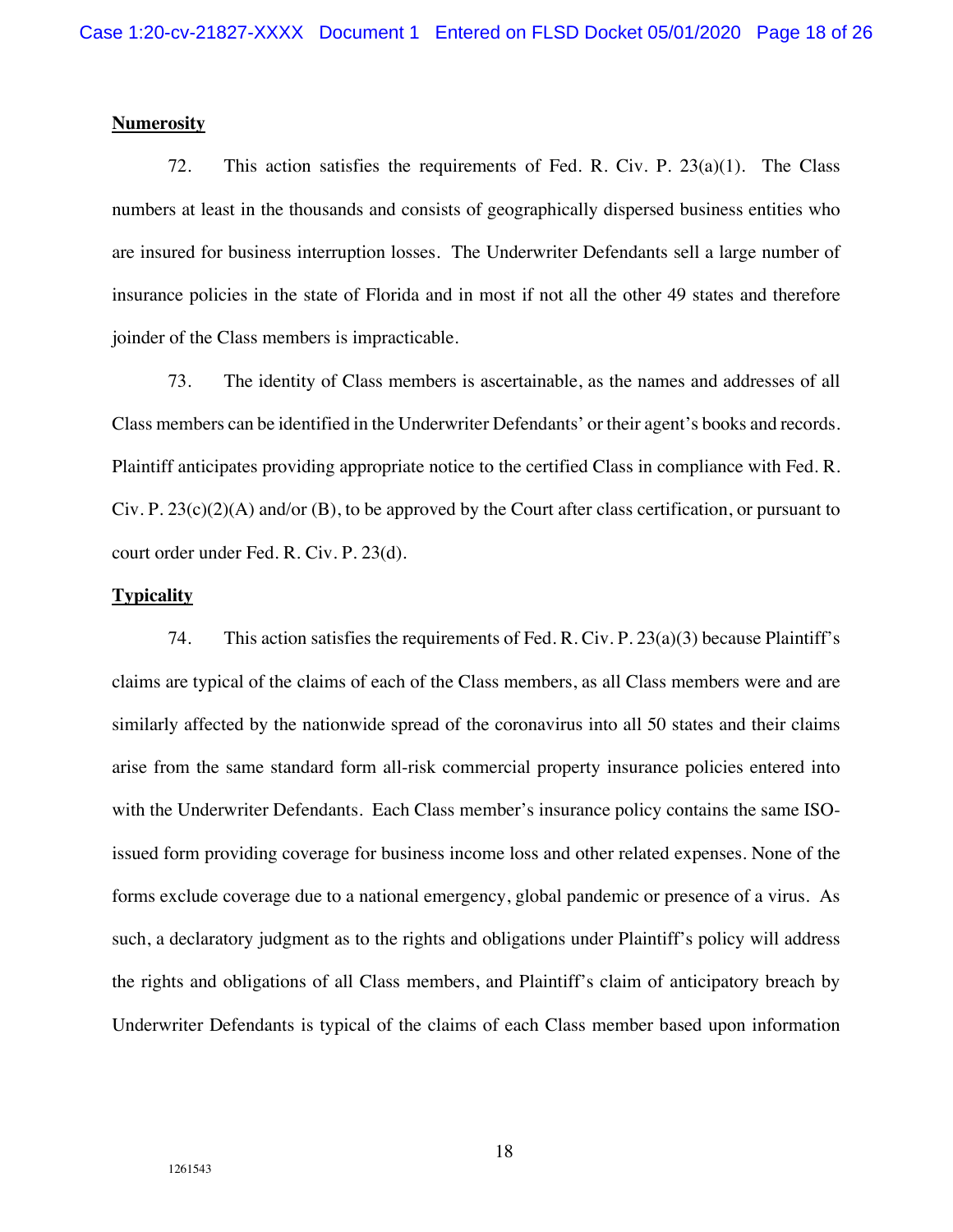from the insurance industry that claims submitted for business interruption coverage will be denied.

## **Adequacy of Representation**

75. Plaintiff is committed to prosecuting the action, will fairly and adequately protect the interests of the members of the Class, and has retained counsel competent and experienced in class action litigation, including litigation relating to insurance policies. Plaintiff has no interests antagonistic to or in conflict with other members of the Class. Plaintiff anticipates no difficulty in the management of this litigation as a class action.

## **Commonality**

76. This action satisfies the requirements of Fed. R. Civ. P. 23(a)(2) because there are questions of law and fact that are common to the class. These common questions predominate over any questions affecting only individual Class members. The questions of law and fact common to the Class include, but are not limited to:

- a. Whether there is an actual and bona fide controversy between Plaintiff and Underwriter Defendants as to the rights, duties, responsibilities, and obligations of the parties under the business interruption coverage provisions contained in common standard commercial property insurance policies;
- b. Whether the nationwide COVI-19 emergency caused physical loss of or damage to covered premises;
- c. Whether the civil authority orders prohibiting access to insured premises due to the national COVID-19 emergency triggers business income loss under civil authority coverage contained in common standard commercial property insurance policies;
- d. Whether the national COVID-19 emergency and civil authority orders caused a period of restoration to begin for premises insured for business income loss and extra expenses under common standard commercial property insurance policy;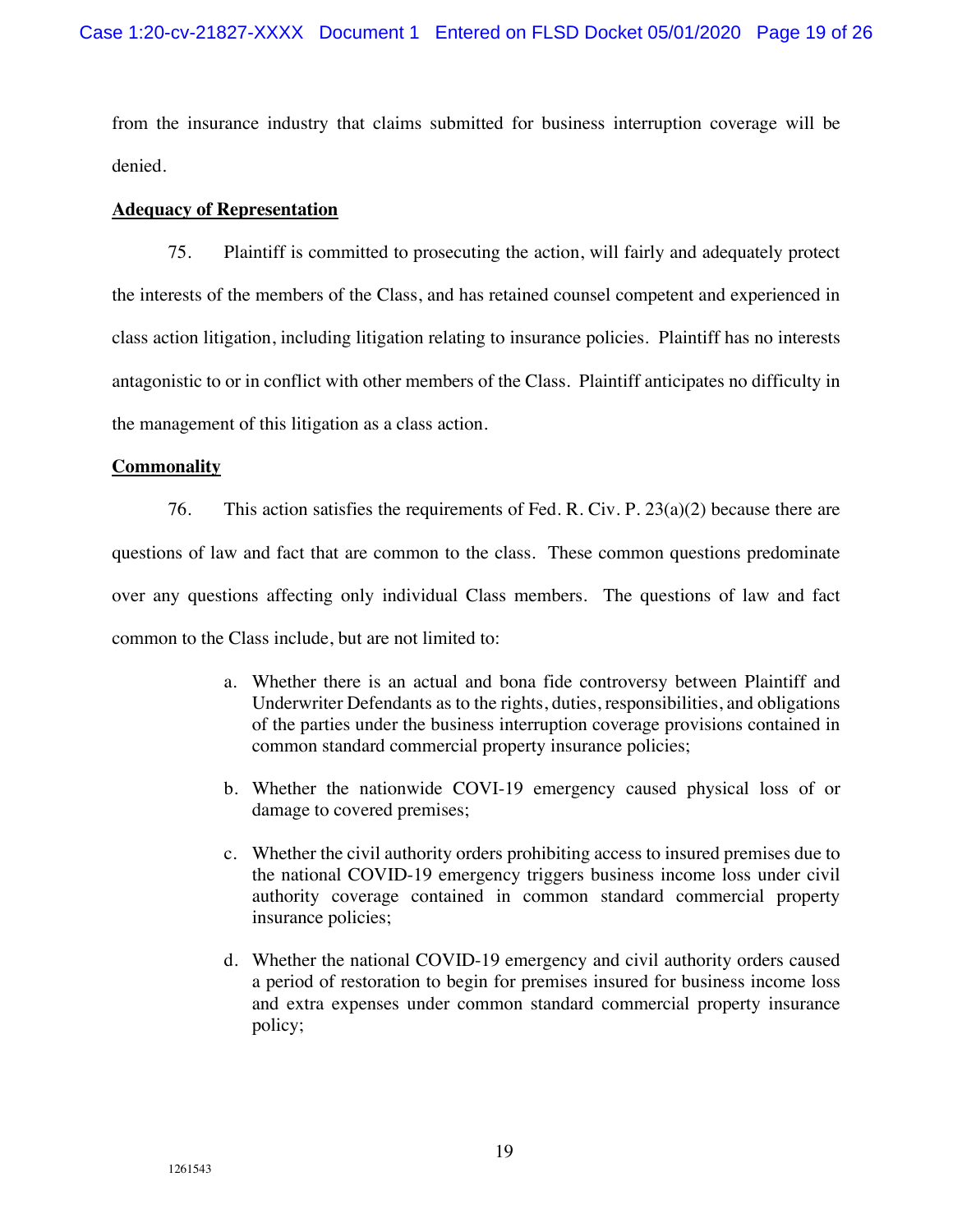- e. Whether civil authority orders resulting from the national COVID-19 emergency constitutes a prohibition of access to the insured property under common standard commercial insurance policies;
- f. Whether the national COVID-19 emergency triggers "additional coverages" under common standard commercial property insurance policies;
- g. Whether Plaintiff and the Class members suffered damages, or will suffer damages, as a result of the anticipatory breach by the Underwriter Defendants;
- h. Whether further and necessary relief, including damages, is warranted under 27 U.S.C. §2202 for Plaintiff and Class members; and
- i. Whether Plaintiff and Florida Subclass members are entitled to an award of attorney fees pursuant to Fla. Stat. §627.428.

### **Superiority/Predominance**

77. This action satisfies the requirements of Fed. R. Civ. P. 23(b)(3). A class action is superior to other available methods for the fair and efficient adjudication of the rights of the Class members. The joinder of individual Class members is impracticable because of the vast number of Class members who have entered into common standard form commercial property insurance policies with the Underwriter Defendants.

78. Because a declaratory judgment as to the rights and obligations under common standard commercial property insurance policies will apply to all Class members, most or all Class Members would have no rational economic interest in individually controlling the prosecution of specific actions. The burden imposed on the judicial system by individual litigation, and to the Underwriter Defendants, by even a small fraction of the Class members, would be enormous.

79. In comparison to piecemeal litigation, class action litigation presents far fewer management difficulties, far better conserves the resources of both the judiciary and the parties, and far more effectively protects the rights of each Class member. The benefits to the legitimate interests of the parties, the court, and the public resulting from class action litigation substantially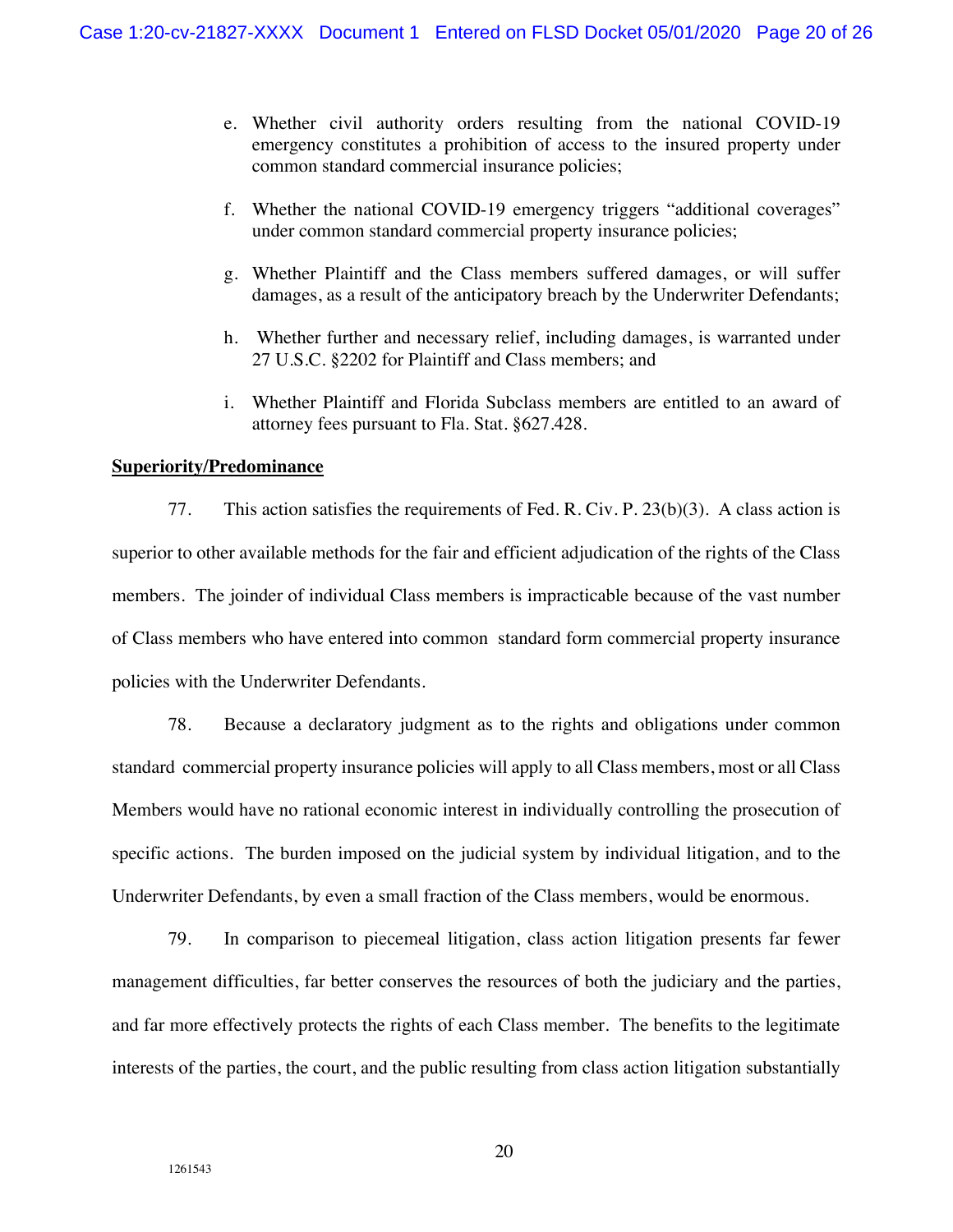outweigh the expenses, burdens, inconsistencies, economic infeasibility, and inefficiencies of individualized litigation. Class adjudication is simply superior to other alternatives under Fed. R. Civ. P. 23(b)(3)(D). Class treatment will also avoid the substantial risk of inconsistent factual and legal determinations on the many issues in this lawsuit.

80. Plaintiff is unaware of any obstacles likely to be encountered in the management of this matter that would preclude its maintenance as a class action. Rule 23 provides the Court with the authority and flexibility to maximize the efficiencies and benefits of the class mechanism and reduce management challenges. The Court may, on motion of Plaintiff or on its own determination, certify nationwide and statewide classes for claims sharing common legal questions; utilize the provisions of Fed. R. Civ. P. 23(c)(4) to certify particular claims, issues, or common questions of law or of fact for class-wide adjudication; certify and adjudicate bellwether class claims; and utilize Fed. R. Civ. P.  $23(c)(5)$  to divide any Class into subclasses.

### **Requirements of Fed. R. Civ. P. (2) B(2)**

81. The Underwriter Defendants have acted or failed to act in a manner generally applicable to the class, thereby making appropriate declaratory relief with respected to the Class as a whole.

### **VI. CLAIMS**

## **COUNT I DECLARATORY JUDGMENT, 28 U.S.C. §§ 2201 and 2202 On behalf of the Plaintiff and the Class Members**

82. Plaintiff incorporates by reference paragraphs 1 – 81 as though fully set forth herein.

83. Under 28 U.S.C. §§ 2201 and 2202, this Court may declare the rights and other legal relations of the parties in dispute whether or not further relief is or could be sought.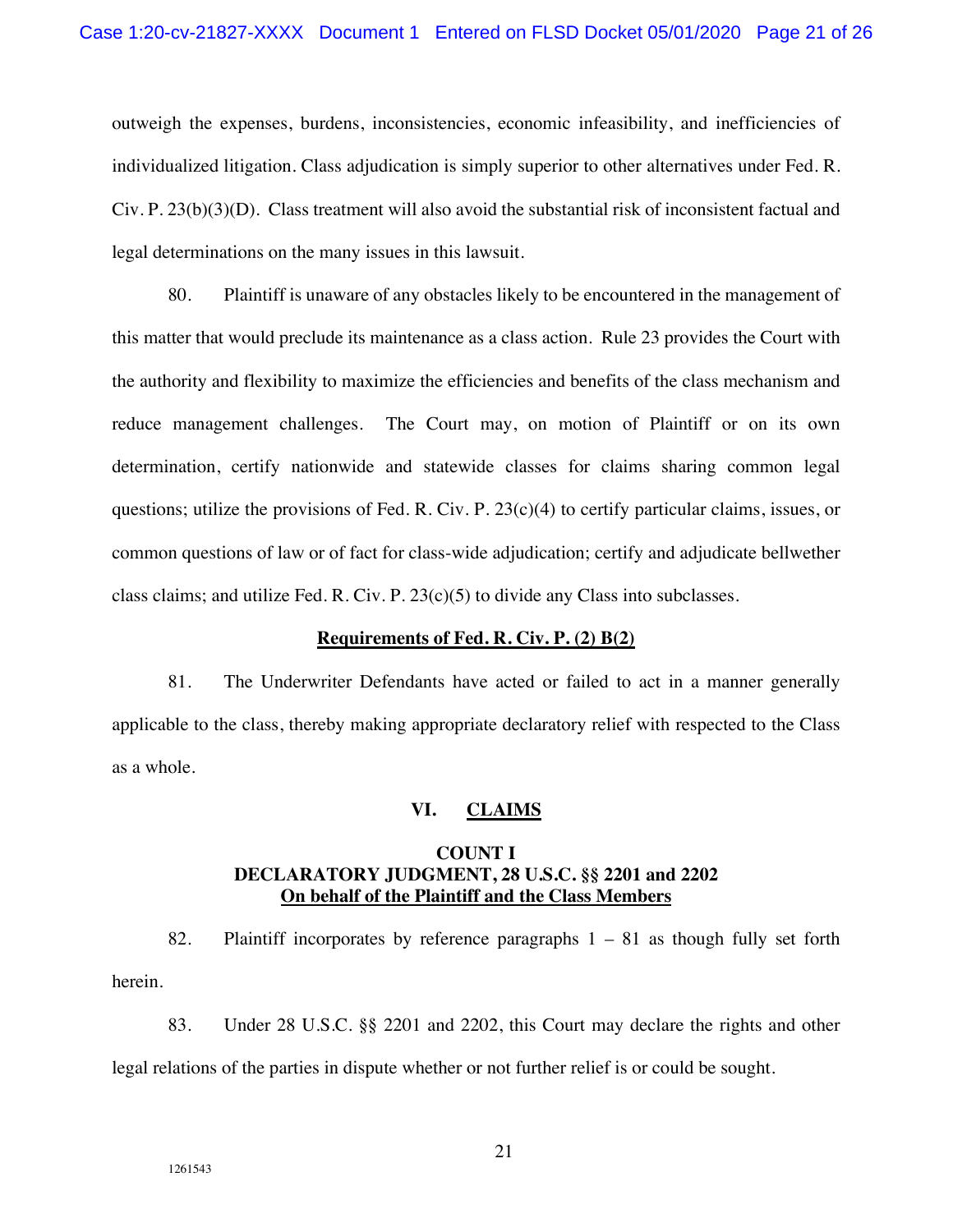84. An actual and bona-fide controversy exists between the Plaintiff, the Class members and the Underwriter Defendants as to the rights and obligations under common standard commercial property insurance policies that provide coverage for business income loss and extra expense in that:

- a. Plaintiff and the Class members have incurred physical loss of or damage to covered property from the national COVID-19 emergency and resulting civil authority orders;
- b. Plaintiff and Class members have incurred business income loss and extra expenses due to the national COVID-19 emergency and the resulting civil authority orders;
- c. Due to the nature of their business operations, Plaintiff and Class Members have suffered an involuntary physical loss of or damage to insured property that resulted from the national COVID-19 emergency and resulting civil authority orders;
- d. Plaintiff contends that the national COVID-19 emergency triggers coverage under common standard commercial property insurance policies where the policy does not include an exclusion for a pandemic;
- e. Plaintiff further contends that the national COVID-19 emergency and resulting civil authority orders triggers "additional coverage" under common standard commercial property insurance policies; and
- f. Upon information and belief, the Underwriter Defendants deny and dispute that the business income loss, extra expense and civil authority and any other coverage provided for in common standard commercial property insurance policies provides coverage related to the national COVID-19 emergency.

85. Plaintiff seeks a Declaratory Judgment on behalf of itself and all Class members

that the common standard commercial property insurance policy provides coverage for unexpected and unexcluded causes of loss, including business income loss and extra expenses due to the national COVID-19 emergency and the resulting civil authority orders where there is no exclusion for coverage for a pandemic.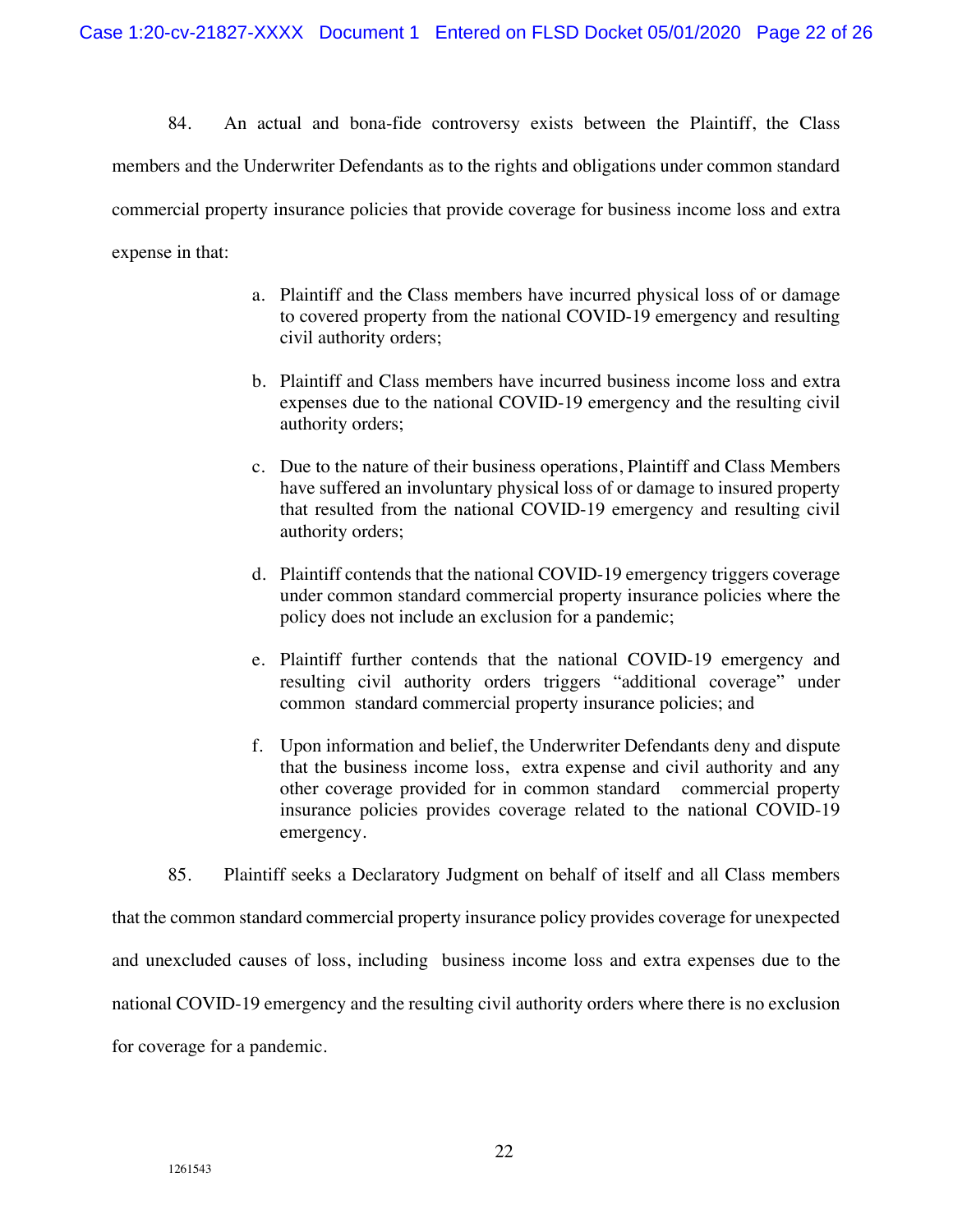86. Plaintiff also seeks a Declaratory Judgment on behalf of itself and all Class members that the forced closures of their premises or curtailment of their operations due to orders from state or local civil authorities is a prohibition of access to their premises and triggers business income loss and extra expense coverage under common standard commercial property insurance policies.

87. Federal Rule of Procedure 57 permits the Court to determine the existence or nonexistence of any right, duty, power, liability, privilege, or of any fact upon which the parties' legal relations depend.

88. The declaration sought with regard to the instant controversy is of a justiciable nature, does not amount to an advisory decree, and will settle the controversy between the parties and on behalf of all Class members because of the uniform nature of the Underwriter Defendants' insurance policies.

**WHEREFORE** Plaintiff requests that this Court enter a Declaratory Judgment declaring that the common standard form all-risk commercial property insurance policy provides for business income loss, extra expense, civil authority and additional coverages due to the national COVID-19 emergency and resulting civil authority order and for further necessary and proper relief including damages and an award of attorney fees under 28 U.S.C. §2202.

## **COUNT II ANTICIPATORY BREACH OF CONTRACT**

89. Plaintiff incorporates by reference paragraphs  $1 - 81$  as though fully set forth herein.

90. Plaintiff and each Class member has a common standard commercial property insurance policy issued by the Underwriter Defendants.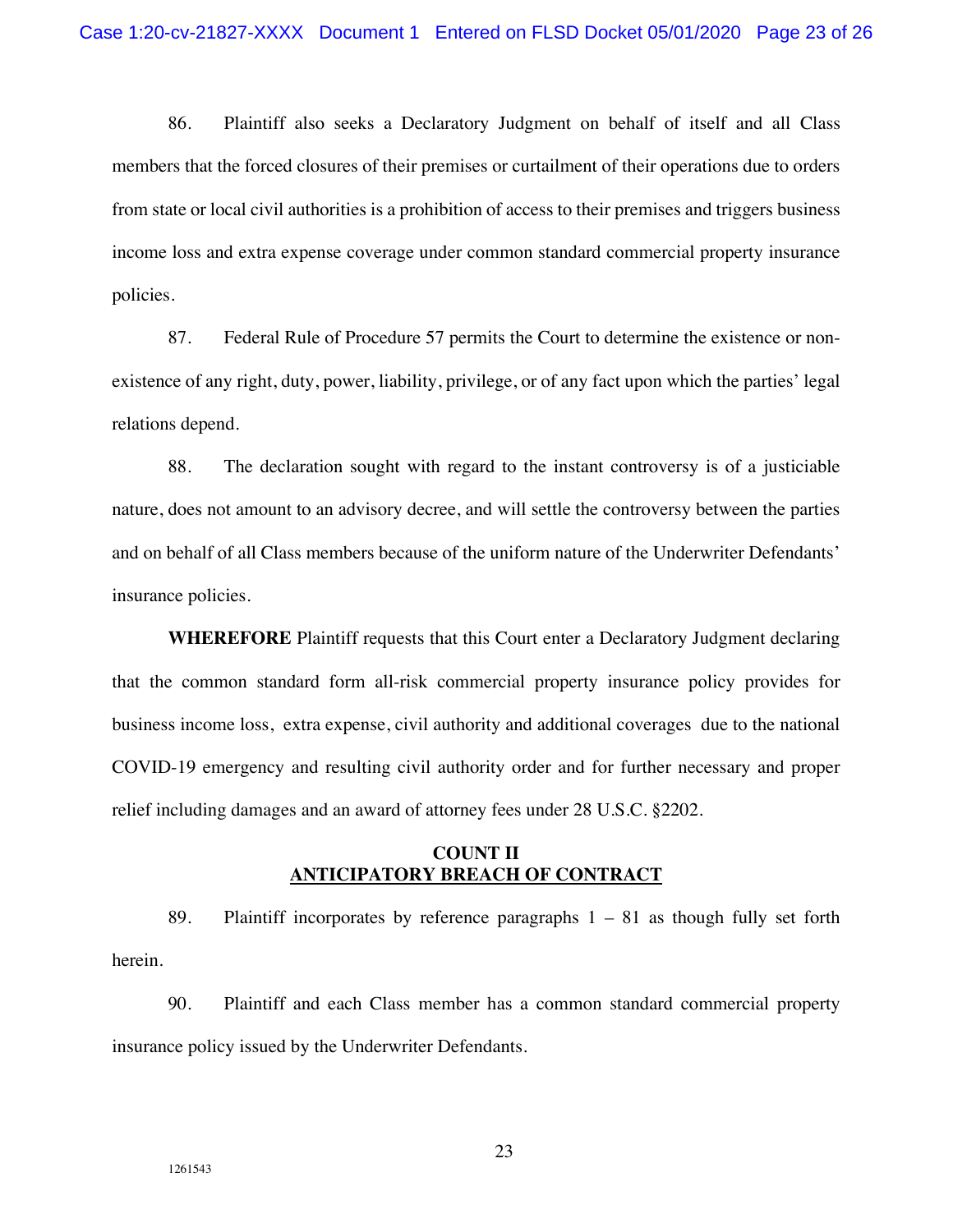91. Plaintiff and all similarly situated Class members have performed all their obligations as specified by the policy including the payment of all premiums due.

92. Plaintiff and the Class members' insurance policies all contain standard form language that provide coverage for business income loss and extra expenses for enumerated perils as well as for unexpected and unexcluded causes of loss.

93. The policies provide that the Underwriter Defendants will pay for the actual loss of business income due to the "suspension" of "operations."

94. The policies also provide that the Underwriter Defendants will pay for any necessary expenses that Plaintiff and the Class members incur that they would not have incurred had there been no physical loss of or damage to their property.

95. Plaintiff's and the Class members' common standard commercial property insurance policies further provide coverage for as well as the suspension of business operations due to closures caused by the action of civil authorities.

96. As stated above, Plaintiff and Class members had to involuntarily close their insured premises to the public and cease or substantially reduce their operations due to the national COVID-19 emergency and resulting measures put in place by civil authority orders and thus have incurred substantial business income losses and extra expenses.

97. Upon information and belief, the Underwriter Defendants intend to refuse performance under the common standard commercial property insurance policies. Specifically, the Underwriter Defendants intend to deny or refuse to provide coverage for business income losses or extra expenses incurred related to the national COVID-19 emergency and resulting civil authority orders.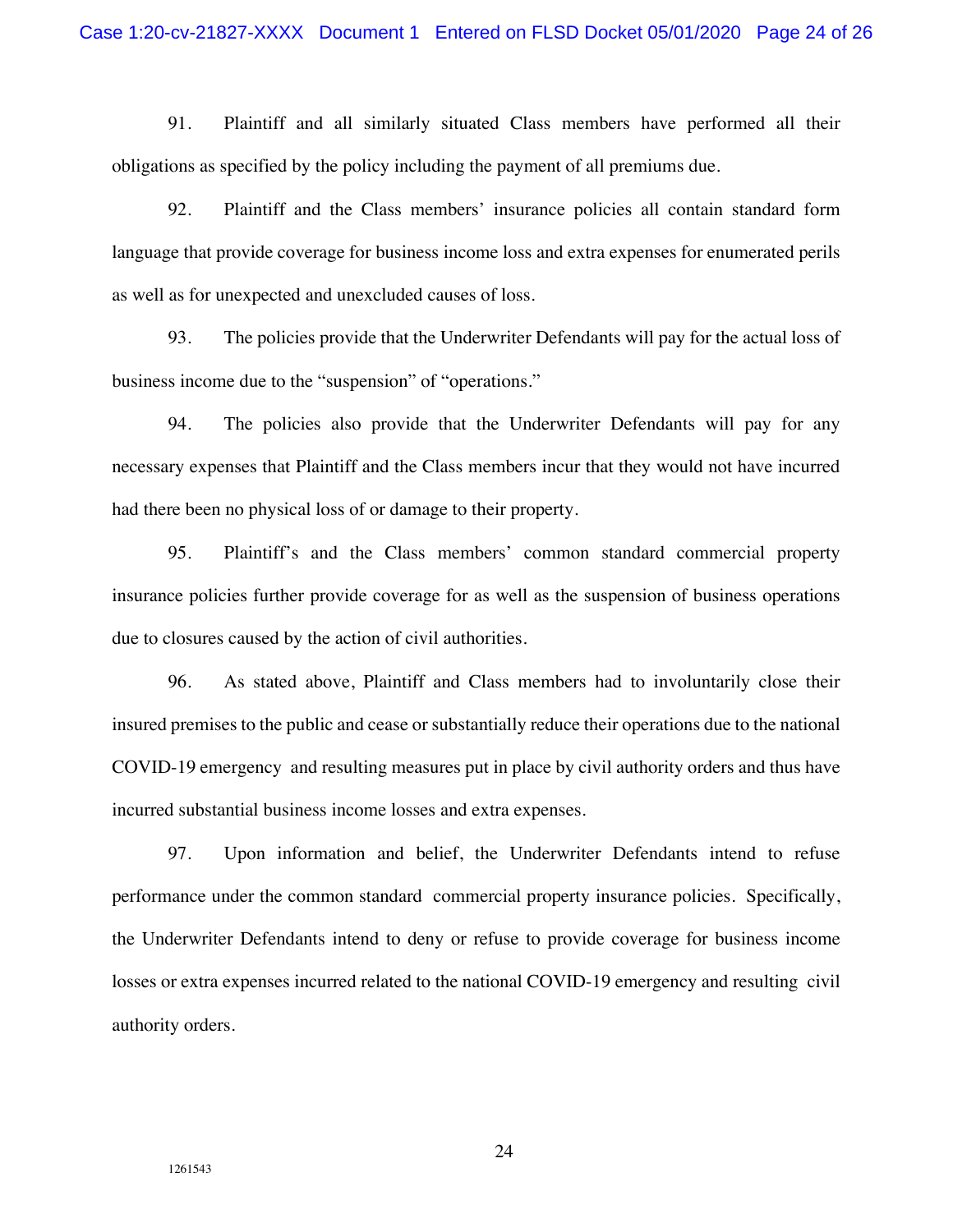98. As a result of the Underwriter Defendants' repudiation or anticipatory breach of the insurance policies, Plaintiff and the Class members have suffered actual damages.

**WHEREFORE**, Plaintiff, on behalf of itself and all similarly situated Class members seeks compensatory damages resulting from the Underwriter Defendants' repudiation or anticipatory breach of contract and further seek all relief deemed appropriate by this Court, including attorneys' fees and costs.

#### **PRAYER FOR RELIEF**

**WHEREFORE**, Plaintiff, on behalf of itself and all similarly situated individuals, demand judgment against the Underwriter Defendants as follows:

(1) Declaring this action to be a proper class action maintainable pursuant to Rule 23(a), Rule 23(b)(2), and Rule 23(b)(3) of the Federal Rules of Civil Procedure and declaring Plaintiff and its counsel to be representatives of the Class;

(2) Issuing a Declaratory Judgment declaring the parties' rights and obligations under the all-risk commercial property insurance policies;

(3) Awarding Plaintiff and the Class "further necessary and proper relief", including damages, in accordance with 28 U.S.C. §2202;

(4) Awarding Plaintiff and the Class compensatory damages from the Underwriter Defendants' anticipatory breach of the insurance policies in an amount to be determined at trial, together with appropriate prejudgment interest at the maximum rate allowable by law;

(5) Awarding Plaintiff and the Class costs and disbursements and reasonable allowances for the fees of Plaintiff's and the Class's experts, and reimbursement of expenses;

(6) Awarding Plaintiff and Florida Subclass members attorneys' fees pursuant to Fla. Stat. § 627.428; and